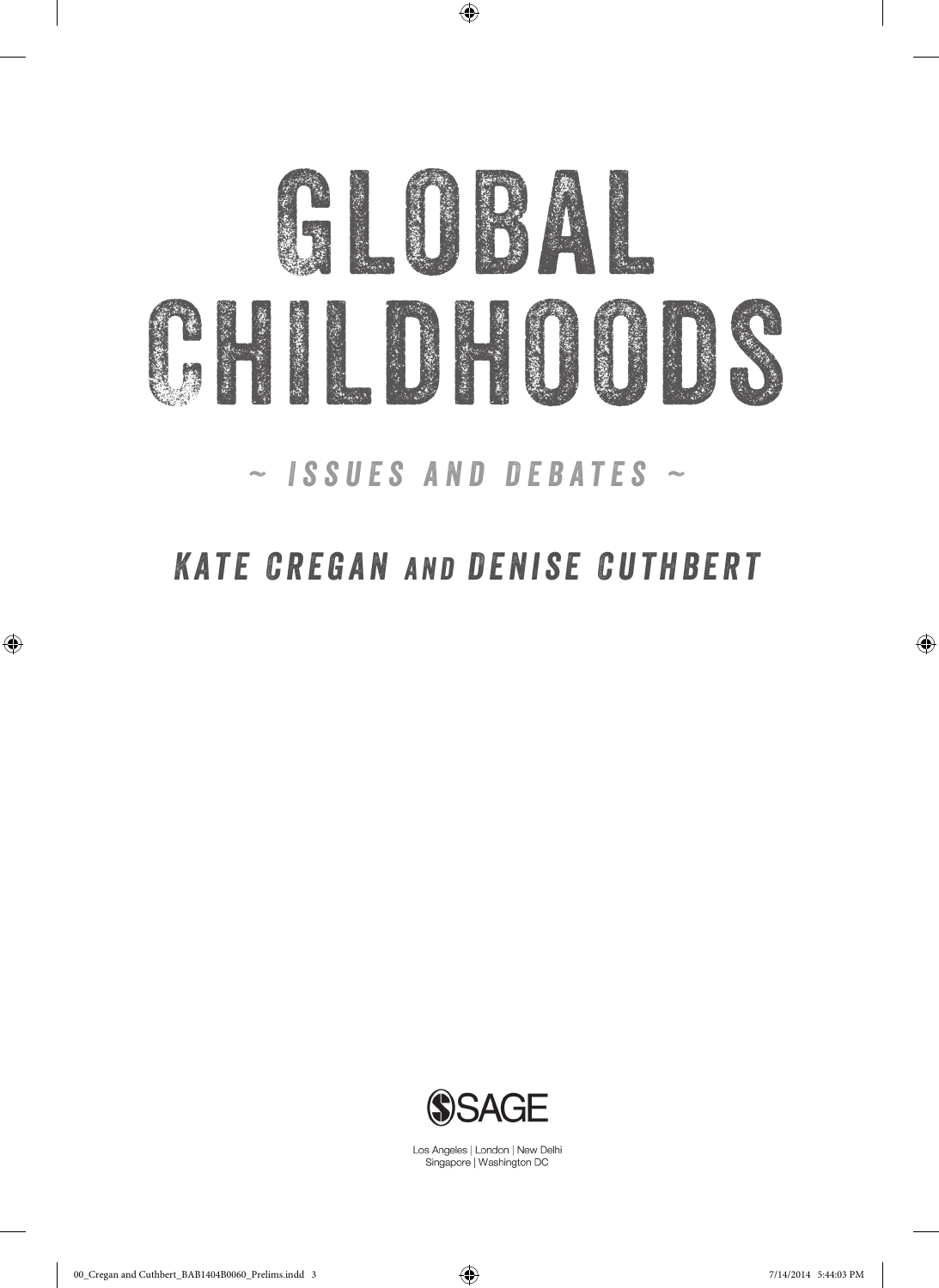## 6

⊕

# CHILDREN AND DISASTER: 'CHILD SOLDIERS' AND ORPHANS

- Child soldiers and orphans are two categories of 'unchildlike' children that have prompted global concern and intervention since the *Geneva Declaration of the Rights of the Child* (1924).
- The lived experiences of 'child soldiers' are more complex than the polarized representations in the media, or as affirmed in the *Optional Protocol on the Involvement of Children in Armed Conflict* (UN, 2000c), and there is no simple distinction to be made between 'victims' and 'perpetrators', or 'coerced abductees' and 'decision-making agents'.
- Understandings of what constitutes an orphan differ between official definitions provided by bodies such as UNICEF and the ICRC and popular representations, creating the inaccurate belief in the Global North that there are millions of 'orphaned' Global Southern children in need of rescue through adoption and other interventions. At the same time many children with parents are vulnerable, prompting UNICEF to shift its emphasis from orphanhood to vulnerability and favouring the term 'unaccompanied children' over orphans.
- Significant tensions exist in approaches to the support of children separated from their families through war and disaster: between child-focused or rightsbased approaches that emphasize care options which include extended family and community and welfare-based approaches that often amount to child rescue.

## Introduction

♠

By reason of their relative powerlessness, children frequently experience extreme hardships during, and in the aftermath of, war and disaster (Alam, 2010; Enarson and Phillips, 2008). Images of the suffering of children in both socio-political and natural catastrophes form a staple of modern news media coverage, whether during the fall of Saigon in 1975, the 2004 Boxing Day tsunami, the 2010 earthquake in Haiti, or in the

06\_Cregan and Cuthbert\_BAB1404B0060\_Ch-06.indd 93 14-Jul-14 2:36:56 PM

♠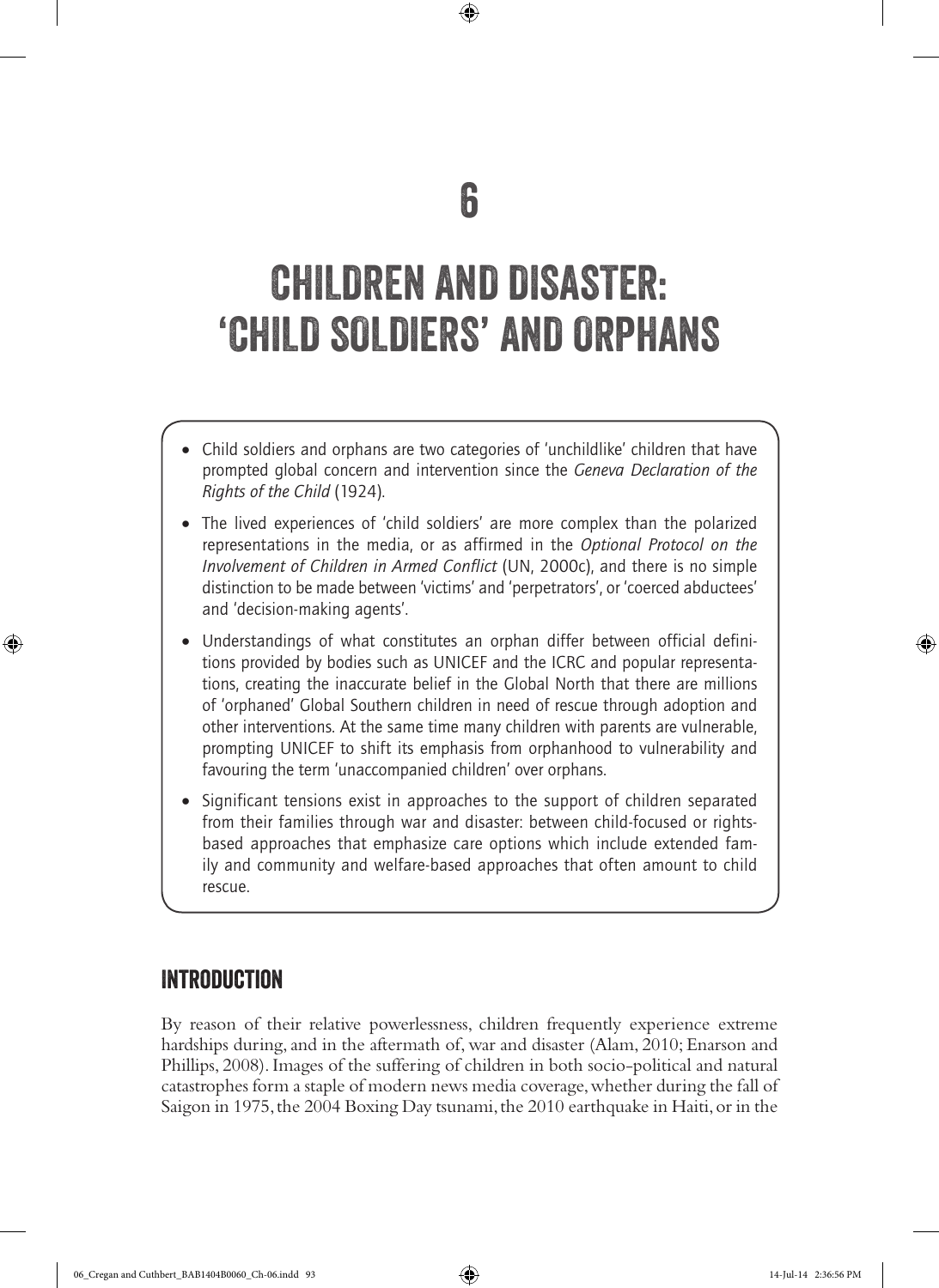⊕

demobilization of militarized children from any number of armed conflicts around the globe (Holland, 1985). Children affected by socio-political and natural disasters are frequently more susceptible than adults to the immediate dangers and diseases that flourish in conditions of devastated infrastructure. Further, children endure the long-term impact of war and disaster, through dislocations of family, interruptions to schooling and other perils, including death and injury from unexploded ordnance such as landmines (UNICEF, 2006).

In line with the twentieth-century globalized focus on the welfare, protection and rights of children, several child agencies have focused on both orphans and child soldiers. This emphasis has led to international policy and treaties around the treatment of such children. Children in each category are seen as imperilled and placed in situations which are *unchildlike* – that is, situations that are not compatible with a normative vision of children and their needs.

While recognizing the dangers and privations to which many child soldiers and orphans are exposed globally, our aim in this chapter is to complicate understandings of these two categories of children with reference to tensions between child welfare and child rights approaches to children and their capacities. These approaches in turn reflect epistemological differences in the conceptualization of the child as *being* and the child as *becoming*, as discussed in earlier chapters. Drawing attention to a range of research on both child soldiers and orphans (unaccompanied children) and approaches to children in war and disaster, the chapter aims to introduce readers to the complex debates that surround these two categories of children.

## Child Soldiers, Orphans and Survivors: A Brief Overview

Children have never been excluded from war, whether as active participants or as members of civilian populations overrun during armed conflict. The vicious treatment of infants and small children, emblematic of innocence and helplessness, features strongly in the demonization of various foes and characterizes nearly every phase of colonization as reported in the earliest records, most often in describing the malign tendencies of 'uncivilized' first peoples or 'the enemy'. Over the past 20 years or more, the representation of armed conflicts, particularly in developing countries on the African continent but also throughout Asia and South America, has continued this tendency (Lee-Koo, 2011).

From our brief history of childhood, we know that boys as young as seven were apprenticed as active participants into both the land and sea forces of European nations and the US from at least the seventeenth century until the early twentieth century (Marten, 2002; Paris, 2000). Underage youths who 'ran away' to both World Wars continue to be celebrated as brave individuals (Bishop, 1982; Van Emden, 2005), and armed forces in the Global North target youths in recruitment campaigns, on the basis that life in the military develops valuable citizens and enhances individual capacities (Lee-Koo, 2011). Yet, our current responses to militarized children can range from pride in heroic young citizens in the making;

⊕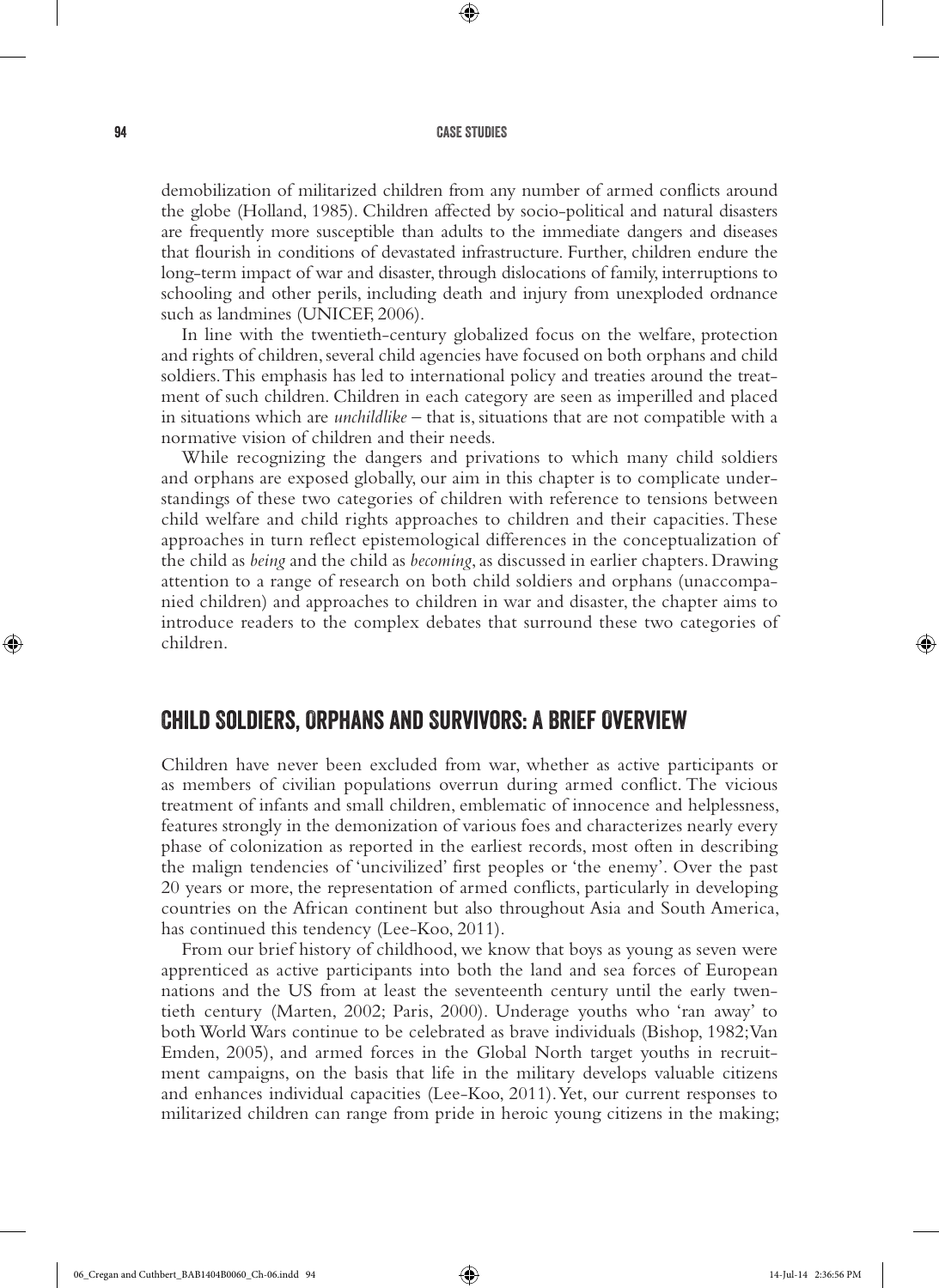⊕

to pity and calls for leniency for exploited innocents; to outrage at the atrocities committed by 'barbaric' youth brigades; to wonder at the survival and redemption stories of former child fighters.

Similarly, bound by prejudices and assumptions concerning the capacities and resilience of children which derive from the affluent Global North, contemporary responses to the plight of orphaned children, particularly those orphaned by disasters, frequently activate deep-seated 'rescue' responses (Briggs, 2003; Doyle, 2010). In some circumstances, these responses have been acted out in rescue missions aimed at the evacuation of children from disaster zones. Such actions are endorsed by the Geneva Conventions under the Additional Protocol I (ICRC, 1977) with strict processes in place which insist on evacuation as a temporary response to be accompanied by measures to ensure the child's identity is not lost and that re-unification with family is facilitated post-emergency.

Since the end of the Second World War and during both the Korean and Vietnam Wars, one form that this kind of rescue operation has taken has been for children to be removed from their countries of origin and adopted into foreign families (Zigler, 1975; Choy, 2007; Bergquist, 2009; Fronek, 2009, 2012). The prevalence of adoption as a response to the predicament of children in emergencies led to a specific article (Article 21) on inter-country adoption (ICA) being included in the UNCRC, in which it is stated that the removal of any child for inter-country adoption must only be undertaken as a last resort, where all other care options for that child have been exhausted, and that in overseeing the transnational adoption of its children, state parties 'shall ensure that the best interests of the child shall be the paramount consideration' (UNCRC, 1989). Notwithstanding this article, inter-country adoption as a result of interventions in disaster zones remains an area of concern, involving dubious legality and in some cases the criminal trafficking of children (International Social Services, 2010).

Child rescue narratives overlook both the long histories of self-reliant children and child-headed households (CHH) around the world, and other interests of the children (in addition to the need to be safe from immediate danger) which are potentially compromised by rescue. These include the need to be within their own communities, their need for continuity, and the fact that even when parents have died, children may have affective ties with many others including other children in similar situations, members of extended families and communities. As we have already explored in the previous chapter's discussion of CHH in relation to home as a place of childhood, CHH are prominent in research on the natural and socio-political disaster of HIV/AIDS-affected communities in Africa and elsewhere. However, what researchers term 'orphan competent' communities challenge prevalent assumptions of children's inherent vulnerability and (in)competence in circumstances of both socio-political and natural disasters.

Notwithstanding a growing body of research on the capacities of children to cope and provide for themselves under certain conditions and their resilience, the rescue narrative continues to have appeal in responses to the plight of children in disaster (Briggs, 2003; Doyle, 2010; Murphy et al., 2010; Fronek and Cuthbert, 2012b). In general terms, part of the longevity of this narrative – which authorizes adults to step in and intervene even to the extent of removing children from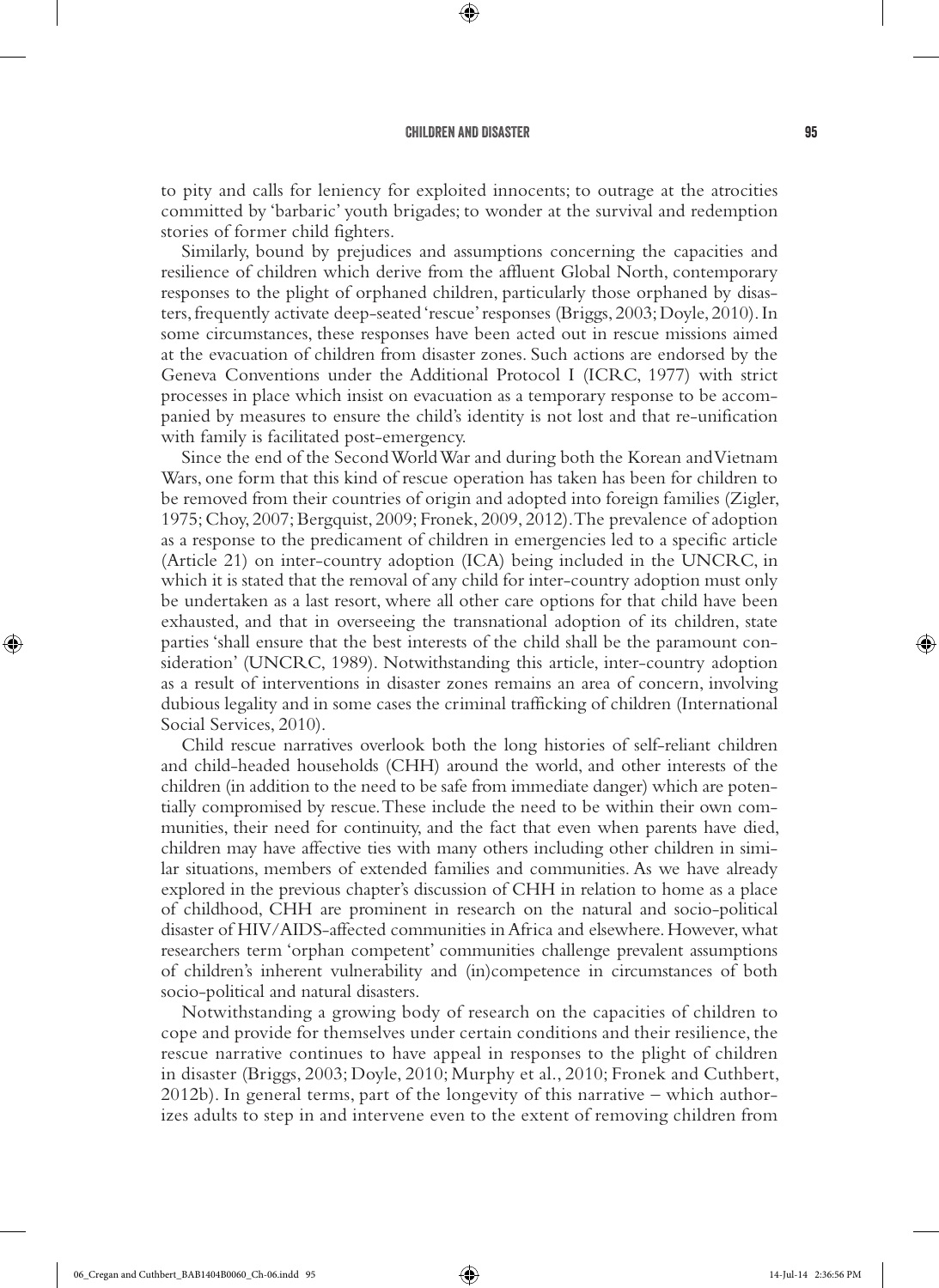⊕

the circumstances in which they find themselves – is that it endorses received understandings of the respective roles and responsibilities of adults and children. The role of adults is to take control and, by reason of their superior capacities, to offer assistance and care to children who, by their natures, are vulnerable and less competent.

Some emergency situations are so dire that interventions such as evacuation are needed. As noted above, the evacuation of children in war-time emergencies is explicitly allowed for in the Geneva Conventions Additional Protocol I (ICRC, 1977) – but, such evacuation is framed as being temporary only, with family reunification as soon as circumstances allow being a prime objective (ICRC, 1977; Dixit, 2001). Even temporary separation from family may do more harm than good, as is highlighted in reviews of research literature on the evacuation of children in war and disaster (Dixit, 2001; Fronek and Cuthbert, 2012b). The impact of war and other emergencies is compounded for children when combined with family separation and dislocation from community and environment. Overwhelmingly, the evidence points to better outcomes for children facing disasters, including war, when their affective and social networks remain intact.

The Machel Report (Machel, 1996) outlines the potential harms faced by children separated from caregivers and evacuated during crises, including their potential exploitation on the inter-country adoption market. In the event of imminent danger, the report recommends families be evacuated rather than separating children from caregivers. The same point is made in the International Committee of the Red Cross (2004) inter-agency guiding principles for unaccompanied and separated children (ICRC, 2004), which state that inter-country adoption in the country of asylum is normally not considered in the interests of the child. Thus, we need to be critically attuned to whose interests are being served when child rescue and adoption narratives are mobilized.

Many proponents of child rescue approaches to children in emergency situations advocate for child rescue from an interested perspective. They seek children for the purposes of adoption and promote adoption-driven evacuations and removals in contrast to more child-focused approaches, which might place adoption on a care continuum for children in emergencies that also includes efforts at family preservation, family re-union, and community support (Mezmur, 2009). The latter approach is that supported by the UNCRC (1989), the ICRC through both its Protocol additional to the Geneva Conventions (ICRC, 1977) and its inter-agency guiding principles on unaccompanied children (ICRC, 2004), International Social Services, UNICEF and international protocols and agencies.

## A World of Orphans?

While not all children in disasters are orphaned and not all orphaned children exist in circumstances of disaster, there is, as we discuss below, considerable blurring between these categories of children who are linked as objects of concern and in need of intervention. This, we suggest, arises from assumptions in the Global North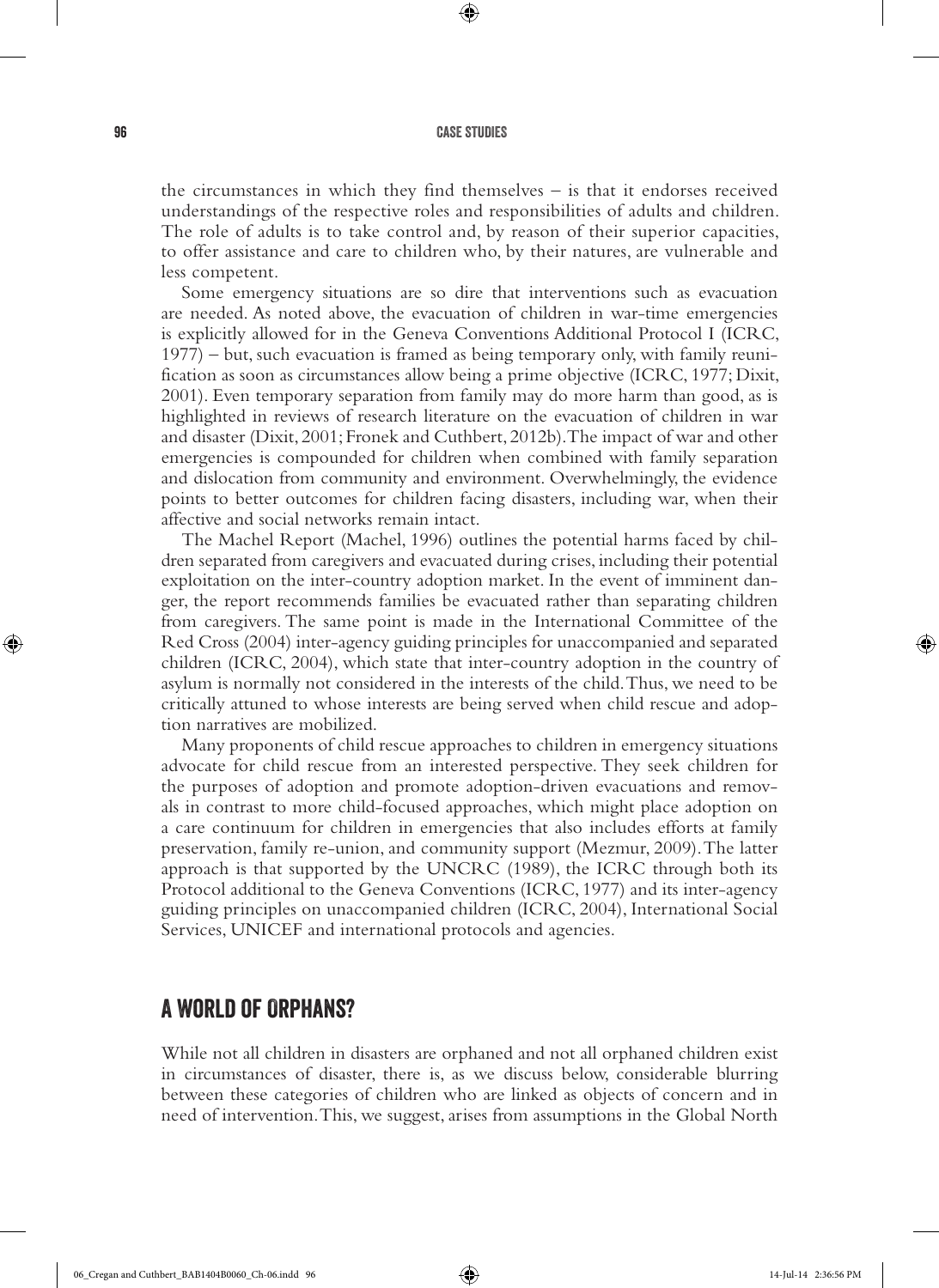⊕

which favour the nuclear family as the optimal unit for the raising of children and tend to co-opt all children whose support is not immediately recognizable as being orphaned. In the wake of the HIV/AIDS epidemic, which has devastated populations in many parts of the developing world and especially many poor African nations, and in other large-scale disasters, the figures of the unsupported child and the child in disaster have assumed considerable prominence as objects of global concern, policy focus and intervention. Interventions to assist such children are not without controversy, as with the illegal removal of children from Haiti in 2010 for adoption by families in the US (Dambach and Baglietto, 2010; Hague Justice Portal, 2010).

While our discussion proceeds on the assumption that children left orphaned or otherwise unsupported and children in emergency situations need appropriate care and support in order to grow and develop normally, we foreground differences in views as to what form this support should take. These differences highlight tensions in prevailing views on children and childhood with respect to the degree to which some children, or children of a certain age, may be competent to put in place their own care arrangements with community support, and the contrasting views which assume that children can never be competent to provide this support and their proper care requires a wholesale intervention (often akin to the rescuing of the child from these circumstances).

Any consideration of the category of the orphan child must begin with understanding what the term means and how it is used. Popular and sentimentalized understandings of the word orphan in the Global North take the term to mean a child who has lost both its parents and is thus at risk of being wholly unsupported and in need of family-based care and shelter. It may be noted that with the progressive nuclearization of families in the Global North from the time of the advent of industrialization and accelerating in the first half of the twentieth century, the relative isolation of many nuclear family units significantly amplifies the emotional and material consequences of the death of one or both parents and results in the concept of orphanhood taking on tragic dimensions.

The current definition of orphan used by UNICEF differs from this popular understanding, as it is used to refer to a child who has lost at least one parent (single orphan) in addition to children who have lost both parents (double orphans). Thus, when UNICEF or other bodies cite statistics for orphaned children – for example, the figure of 132 million orphans worldwide given by UNICEF in 2012 – the very large numbers cited include children who may have at least one parent living. Thus UNICEF advises that of this 132 million children classified as orphans only 13 million have lost both parents, the majority have the support of at least one parent and extended family members. Salient misunderstandings arise from this terminology:

However, this difference in terminology can have concrete implications for policies and programming for children. For example, UNICEF's 'orphan' statistic might be interpreted to mean that globally there are 132 million children in need of a new family, shelter, or care. This misunderstanding may then lead to responses that focus on providing care for individual children rather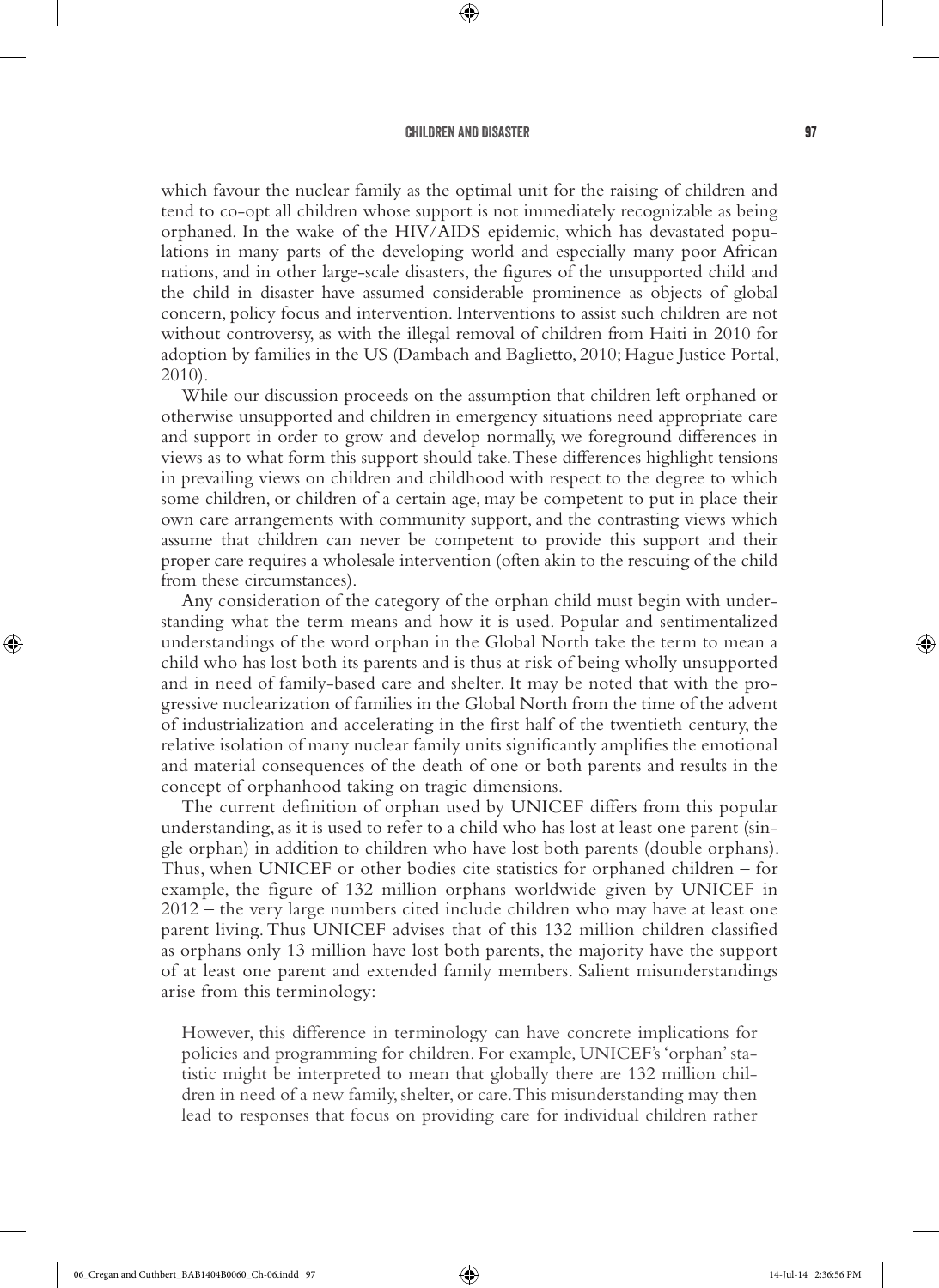⊕

than supporting the families and communities that care for orphans and are in need of support. (UNICEF, 2012b)

As this UNICEF explanatory note indicates, even children who have lost both parents may not live entirely unsupported, as they may have the support and care of extended family or community.

UNICEF and other agencies that focus on children in emergency situations have been at pains to address 'misdirected' (Doyle, 2010) assumptions about children in emergencies and orphanhood and to tackle Eurocentric assumptions about the appropriate care of children in such circumstances. In the last 20 years, there has been a determined shift away from using the word 'orphan' in favour of the term 'unaccompanied' child, as in this statement by the UNHCR in 1994:

Unaccompanied children are those who are separated from both parents and are not being cared for by an adult who, by law or custom, is responsible for doing so. The children should not be described as "orphans", but as "unaccompanied children". It cannot be assumed that unaccompanied children in Rwanda and in the refugee camps are orphans. The status of being an orphan always requires careful verification since the term "orphan" is sometimes used in the region for children who have lost one parent. Even though some children have come from orphanages in Rwanda […] many, if not most, alleged orphans have living parents [who] may have entrusted their children to an orphanage as a security measure or to ensure adequate provision of food and shelter. (UNHCR, 1994)

This statement further highlights differences in global understandings about how and where children are best, or most appropriately, supported and raised. Assumptions in the Global North are that children should be cared for within the family structure known as the nuclear family, and that anything less than or different from this mode of care represents a deficit. Of course, with high rates of marital dissolution and single-parent households in most Western societies, and the widespread phenomenon of the 'deadbeat dads' (that is fathers who fail to maintain contact with and financial support of their children), many children around the world live effectively as 'single' orphans.

 In recognition of the fact that orphanhood itself may not necessarily equate with vulnerability and lack of support *and* that many children remain vulnerable even when they have two parents, UNICEF is in favour of de-emphasizing orphanhood as necessarily equating with vulnerability and replacing this with a focus on a wider range of factors which may lead to children being vulnerable (UNICEF, 2012b). In line with this approach, UNICEF and other child-focused aid agencies such as the ICRC (2004), de-emphasize individualized approaches to children akin to child rescue actions in favour of more holistic support for the communities that provide care for children left temporarily or permanently unsupported through war and other disasters (UNICEF, 2012b). This contextualized approach to the care of children is aligned with the emergence in recent years, as discussed in Chapters 3 and 4, of the more holistic child well-being approach in international and national children's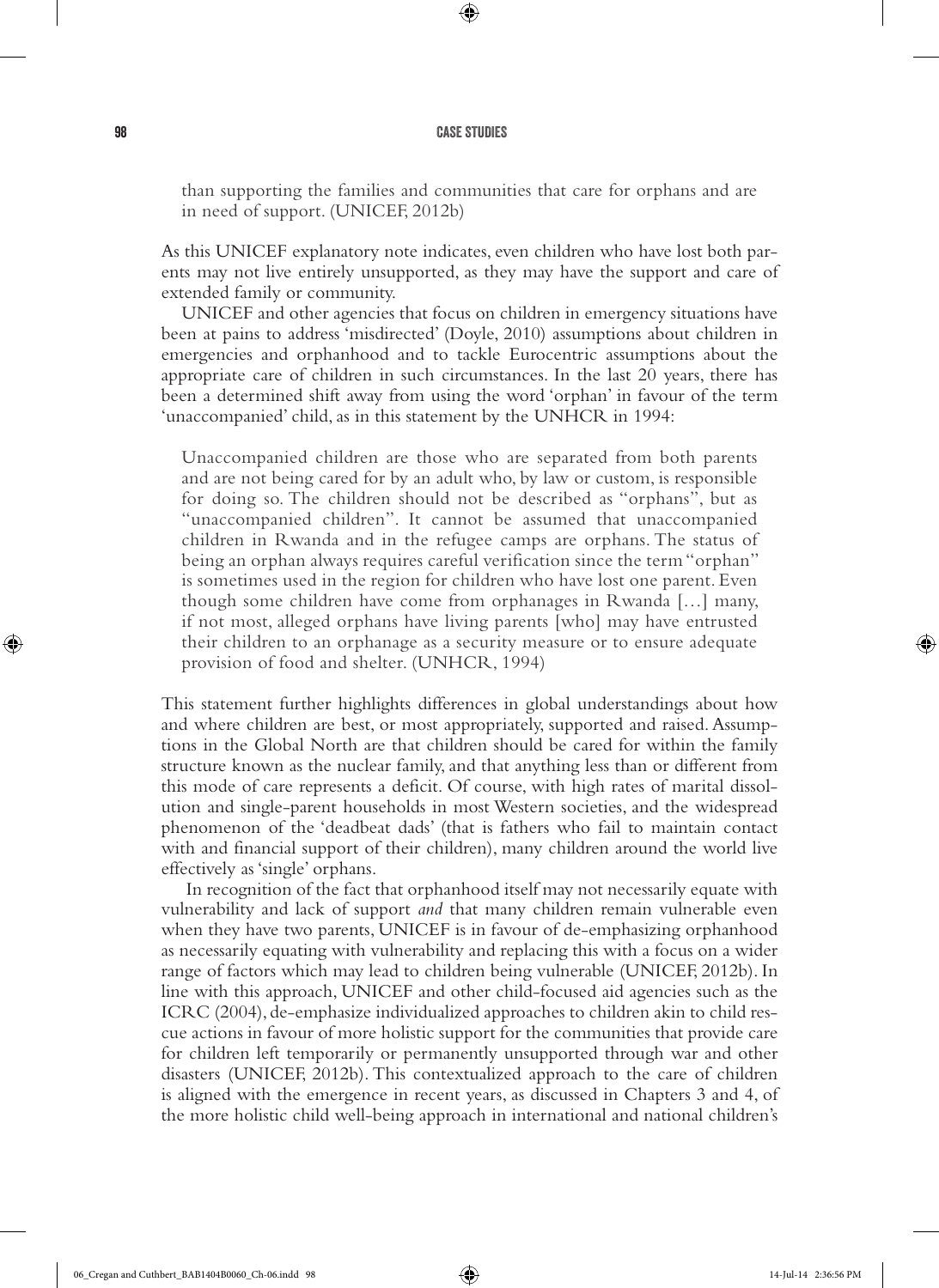#### CHILDREN AND DISASTER SERVICES AND SOLUTION OF SALES AND SALES AND SALES AND SALES AND SALES AND SALES AND SALES AND SALES AND SALES AND SALES AND SALES AND SALES AND SALES AND SALES AND SALES AND SALES AND SALES AND SALES

⊕

⊕

policy, and brings a slow recognition that the facts of being poor, or 'orphaned', or resident in the Global South do not in and of themselves create conditions justifying intervention, rescue or adoption by foreign nationals (Smolin, 2007).

## Do Orphans Need Adoption (Or Does Adoption Need Orphans)?

A realm of global activity in which the category of orphan is most hotly contested is that of inter-country adoption (ICA), in which proponents of the adoption of children routinely point to the large numbers of orphans globally – mobilizing images of children who are totally unsupported and in need of family-based care – for whom inter-country adoption is posited as the only solution to their plight. This argument is in contradiction to the advice of UNICEF, the UNHCR and other international agencies, arises from different understandings of the term orphan, as outlined above, and is then enmeshed in different and competing views of the place of inter-country adoption as a response to children in need, relative to a range of other care options. These differences are outlined effectively by the African scholar Benjamin Mezmur who equates adoption-driven approaches to child rescue with serving adults' *rights to a child* for the purposes of family formation, and aligns more holistic approaches to child placement and care, which might include ICA in particular circumstances, with addressing the *rights of the child* (Mezmur, 2009).

In addition to confusion around the term 'orphan', there is, we suggest, a global politics at work by which some in the Global North seek to perpetuate the use of the term and the particular meanings it generates – of vulnerability, of the need for rescue, and the need for adoption into a loving northern home – for particular reasons. Legally an orphan is the only category of child who may be made available for adoption. In order to be made available for adoption by foreign nationals, therefore, a child must be certified as an orphan. While adoption proponents argue that orphans need adoption, and that only adoption into a loving home can provide the child with what it needs to grow and develop normally and fulfil its potential, this position ignores a growing range of child-care regimes which are available to children in their own countries and is in clear contravention of the UNCRC (UN, 1989), the Hague Convention on ICA (1993), and statements by UNHCR (1994) and the ICRC (2004). It is perhaps more correct to say that the inter-country adoption market needs a steady supply of orphans to meet demand for children for family formation. Efforts within the global children's movement to keep more children in their home communities and the retreat from the notion of orphanhood as necessarily equating with vulnerability and need have not been good for ICA, whose numbers are now in global decline (Selman, 2012).

While ICA developed in response to the plight of children in war-time emergencies – primarily the Korean War  $(1950-53)$  – it has since been regularized as a route to family formation for a range of adults who for biological and social reasons cannot have children of their own (Cuthbert, Spark and Murphy, 2009). Thus, over the second half of the twentieth century, ICA grew as a demand-driven phenomenon.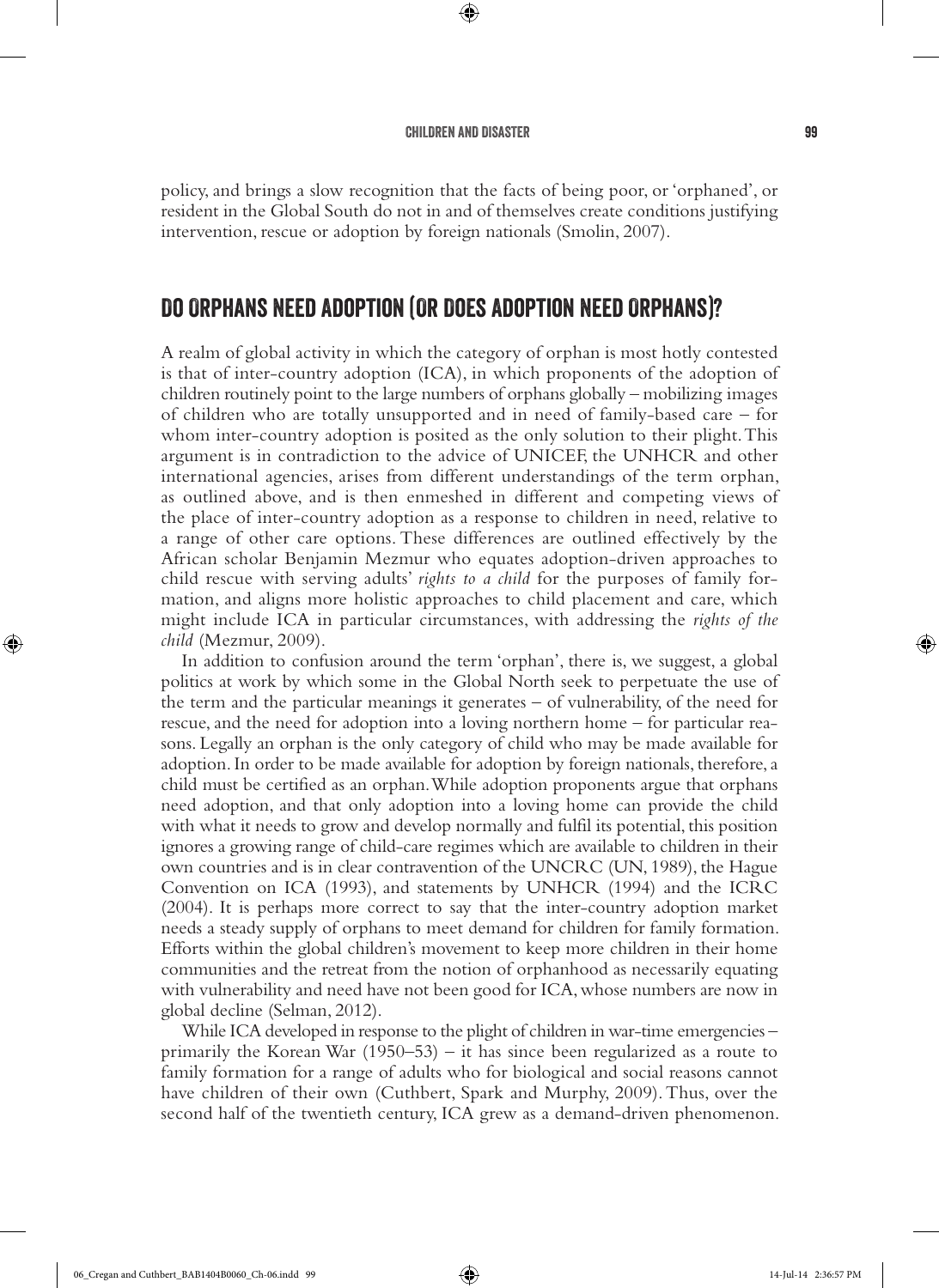⊕

This is distinct from a needs-driven phenomenon in which ICA is viewed and practised primarily to meet the needs of genuinely orphaned or unsupported children for family-based care when all other possibilities have been exhausted. As we outline in the next section, natural disasters have also created circumstances in which children temporarily separated from parents or members of extended families have been constructed as 'orphans' and subject to removal (in some cases mass removal) from their countries of origin for the purposes of adoption.

## Children in Disasters

Children are particularly vulnerable in times of emergency, crisis and disaster whether this is caused by war or natural events such as earthquakes, floods or fire. However, the children of some countries are more vulnerable than others – in under-developed countries where, for example, social supports and emergency response infrastructure are less developed, emergencies can have devastating and long-term impact on communities, including children. One of the additional risks the children of the Global South face in disasters is the application of what has been called 'misdirected kindness' (Doyle, 2010) in the form of removal or 'rescue' by adoption agents. The main difference between such rescue attempts since the Second World War is that children have been removed permanently for the purposes of adoption, rather than temporarily evacuated. In war-torn Vietnam, post-Ceausescu Romania, and in response to natural disasters in South-East Asia and the Caribbean, significant numbers of children were subject to mass removal by foreigners for adoption (Bergquist, 2009; Brookfield, 2009; Rotabi and Bergquist, 2010; Selman, 2011; Fronek and Cuthbert, 2012a, 2012b).

In assessing the appropriateness or otherwise of this response to the plight of children in emergencies, it is worth asking whether such an intervention could occur in more developed countries.<sup>1</sup> Can we readily imagine that mass evacuation and adoption by foreign nationals would have been considered appropriate responses to assist some of the thousands of US children affected by Hurricane Katrina in 2005, or Australian children displaced by the catastrophic bushfires in the Australian state of Victoria in 2009, or by the floods in the states of Queensland, New South Wales and Victoria in 2010–11, or the serial earthquakes which devastated the New Zealand city of Christchurch and its surroundings in 2010 and 2011? Can we imagine US, Australian or New Zealand children, many of whom might have one or both parents who survived the disaster, being airlifted from their communities for adoption by foreigners, with their names and identities permanently changed? Why, therefore, does the permanent removal for adoption of children from disasters in poor nations *appear* acceptable?

Different criteria pertain in Global Northern nations, due to differences in the levels of infrastructure and, both flowing from this reality and extending beyond it, assumptions about the competence of these nations to manage their own emergencies, with targeted and limited support from other nations. When disaster strikes in the Global South, a range of other considerations and what we might call global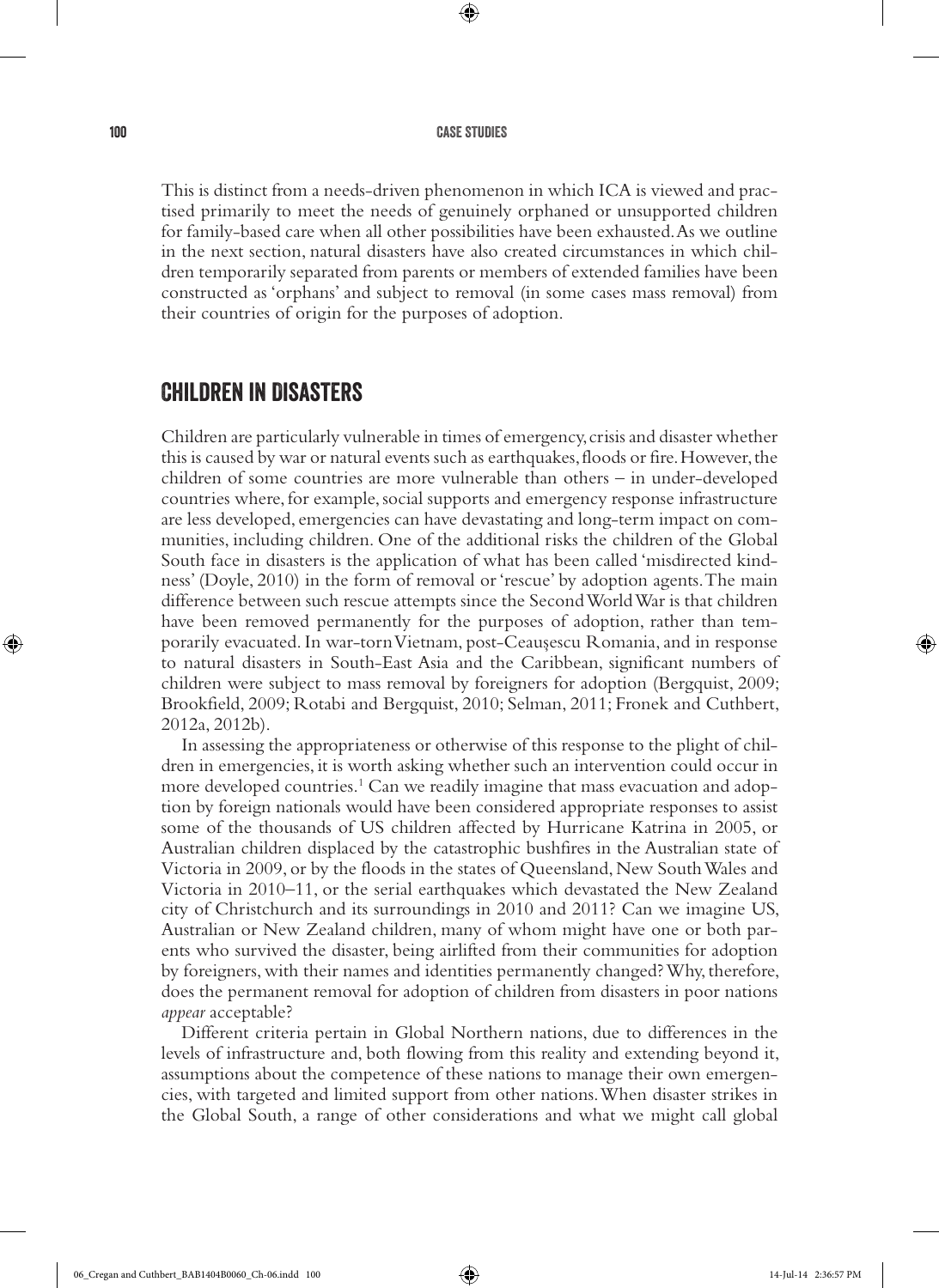⊕

North−South imaginaries come into play as an effect of both long-standing assumptions based in colonial histories and the ongoing effect of aid and development cultures. The relative lack of infrastructure to cope with emergency situations places aid-receiving nations in the Global South in an inferior position. The Global North, with its advanced economies and technologies, stands in relationship to the Global South as an adult to a child. The Global South is frequently imagined as quite childlike in its need for funding and assistance. As noted by several commentators, the quintessential image of the plight of the Global South, the child in famine/disaster/ war/poverty, serves as an emblem for these parts of the globe, and through its ubiquity has come to represent the Global South in the popular imaginary of the North (Holland, 1985; Thorne, 2003; Jones, 2005).

When disaster strikes in the Global North, as with Hurricane Katrina in the USA in 2005, the communities are credited with capacities to get themselves back on their feet and to recover, even when it is acknowledged that post-disaster responses could have been better managed. Further, in such contexts, reunification is a priority for children separated from their parents – as was the case post-Katrina (Fronek and Cuthbert, 2012b). In the 2011 Australian floods, where the scale of post-disaster recovery was likened to the aftermath of war, the immediate postdisaster focus was on building community resilience (ABC, 2011; Brandenburg et al., 2007). Both implicitly and explicitly, re-uniting dislocated children with their families, keeping children in these communities and, to the extent that they are capable, involving children in community recovery processes are considered central to the task of post-disaster recovery. These objectives are in line with all international protocols on the care of children and communities in disaster.

Another set of dynamics is at work when disaster strikes the Global South (Nicolas et al., 2009). Heightened calamity and rescue discourses produce an homogenously apocalyptic view of disaster zones in the Global South. The disaster zone is constructed as a place where no care for children appears possible (Fronek and Cuthbert, 2012b). Following the argument of Pupavac (1998, 2001) on the infantilization and pathologization of the Global South in aid and other discourses, portrayals of disaster zones in the developing world see all victims reduced to 'children' in their need for aid. Frequently, aid and disaster recovery projects funded by foreign donors bypass local community structures and support networks, further rendering adults in the affected communities powerless and childlike (Fronek and Cuthbert, 2012b), and as passive recipients of recovery assistance rather than as active participants in their own recovery in partnership with foreign aid donors. The people, culture and nation caught up in disaster are represented as near to wholly dysfunctional. Adults are systematically disempowered, local care structures for children and vulnerable people are overlooked, and many children who are not in fact orphaned, are treated as orphans without adequate care or support, in need of rescue (and available for adoption) by adults from the Global North.

Such a view, which runs counter to international aid protocols as we have seen, aligns with the needs and interests of the international adoption market for which emergencies in the form of disaster and war represent significant opportunities for the sourcing of children for adoption. This is especially the case since the introduction of the *Hague Convention on Protection of Children and Co-operation in Respect of*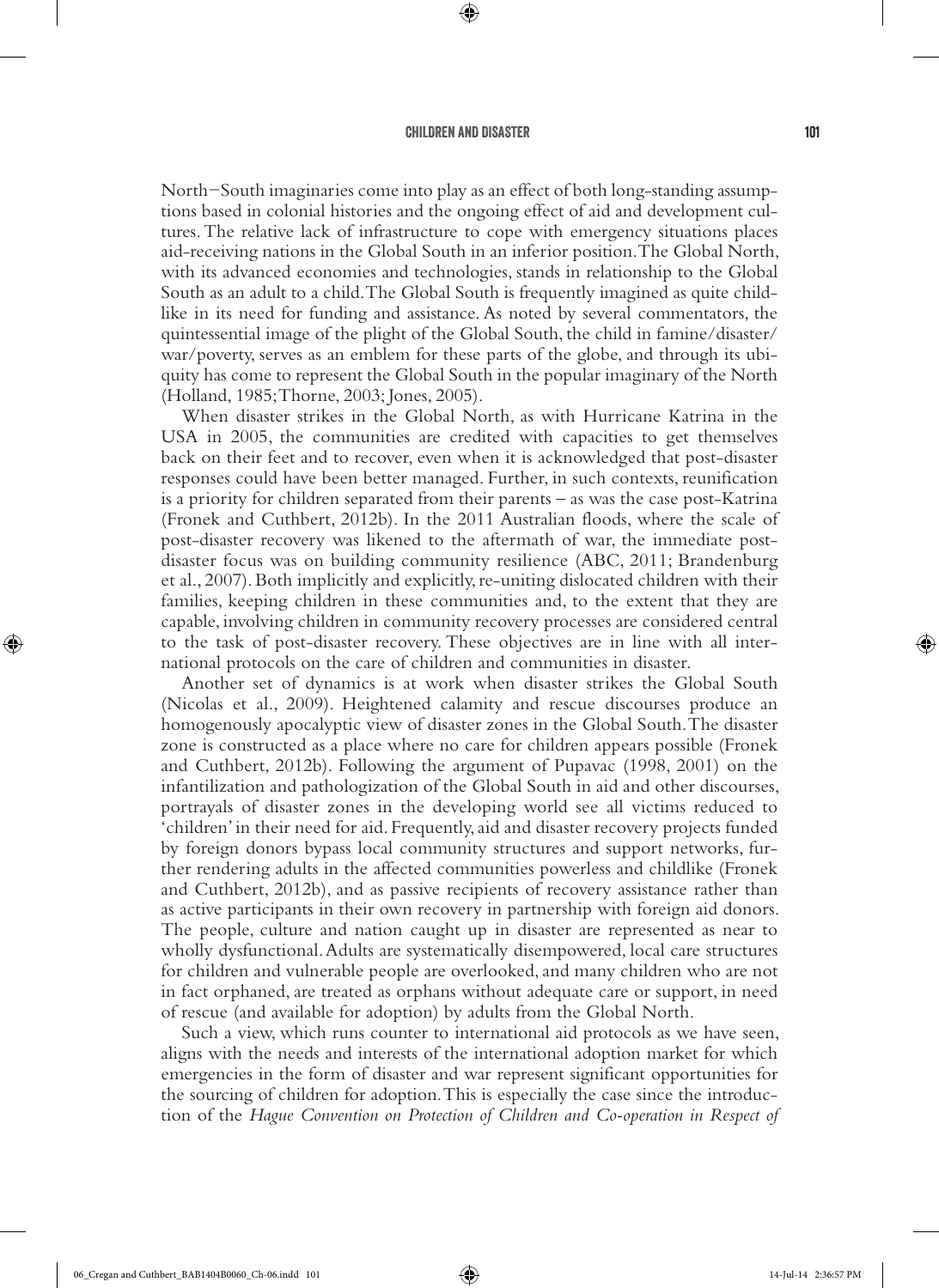⊕

*Intercountry Adoption* (Hague Conference on Private International Law, 1993) which has dramatically reduced the numbers of adoptable children being made available through regulated channels on the global adoption market.

It has been argued by several scholars that proponents of ICA who posit adoption as the most suitable way of dealing with children in distress have a significant interest in perpetuating the use of the term orphan and the misunderstandings that arise from the differences between official definitions and popular understandings of its meaning (Smolin, 2012; Fronek and Cuthbert, 2012b). Thus, an organization called The Orphan Foundation which has as its aim 'removing barriers to adoption' states that there are 163 million orphans in the world for whom adoption into a loving American home is an objective worth striving for (The Orphan Foundation, 2008). Australian celebrity adoption proponent, Deborra-Lee Furness (the wife of actor Hugh Jackman) paints a similar picture; she advocates an end to the needless delays imposed by Australian 'anti-adoption' bureaucracies that are preventing these 'millions of orphans and unwanted children' finding loving Australian homes (Furness, 2008, 2013).

For Furness and many other proponents of ICA, any attempt to regulate the practice of ICA, to de-emphasize the term orphan or to preference holistic in-country community support in poor communities, communities affected by HIV/AIDS or in the aftermath of war and other disasters, is seen as anti-adoption (Fronek, 2009; Poe, 2010). The conceptualization of the needs of the child in disaster and distress which emphasizes holistic support to children in their communities, works against the sentimentalized 'rescue' narratives which have underpinned the history and practice of ICA for over 60 years.

The intertwined histories of war and disaster and inter-country adoption from the second half of the twentieth century to the present highlight the contestations around the category of the orphan child and the child in disaster and the difficulty, in this conflicted space, of identifying what might be in the best interests of children, both with respect to their immediate safety and longer-term considerations. An equally contested space is that occupied by child soldiers and children caught up in armed conflict to which we turn in the second half of this chapter.

## Child Soldiers and CAAFAG

As detailed in Chapter 3, the history of the UNCRC is rooted in nineteenthcentury child labour reform and child protection movements at the national level. It is also based in the internationalization of policies aimed at global reform in the treatment of children that came in the wake of the two World Wars of the twentieth century. There we saw that the first stage of attempts to recognize 'the rights of the child', by the League of Nations, was a direct response to witnessing of the effects of the First World War on children. More particularly, the violence perpetrated against children in the Second World War − in concentration camps, and in the orphaning and both social and family dislocation experienced by children in the aftermath of the war − was germinal in the reformulation of those earlier efforts into the UNCRC. Yet in the Second World War, children were not uniformly victims of the

⊕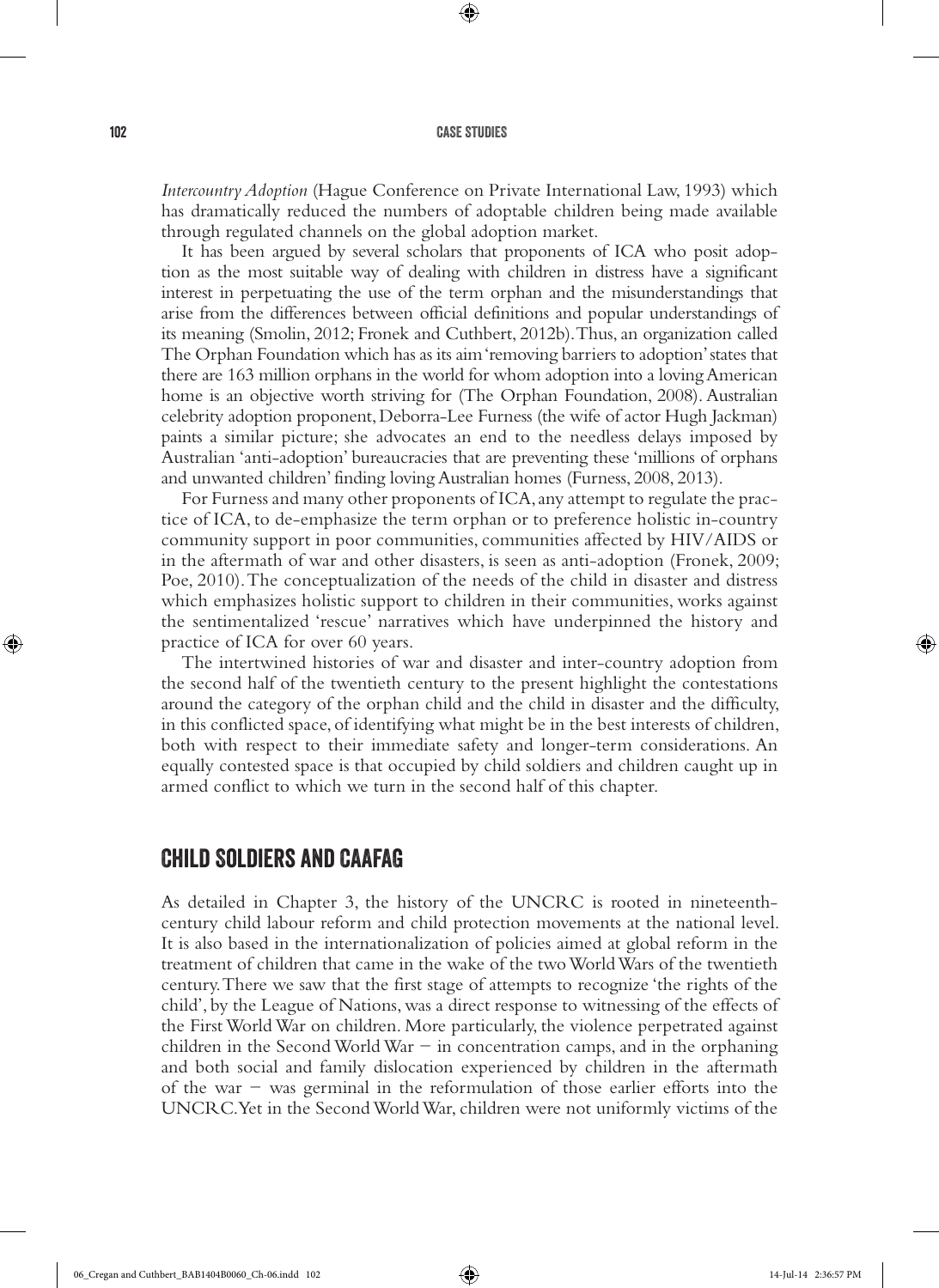⊕

war; many were enthusiastically militarized, whether through enlistment or paramilitary youth organizations, while others aided or took part in resistance movements. As a child living under Nazi occupation in the Netherlands, the actress Audrey Hepburn, one of the earliest UNICEF ambassadors, famously acted as a courier and messenger for the Dutch resistance. She was just one of thousands of otherwise ordinary children to do so across occupied Europe. Further, those children who were displaced and disposed were not necessarily passive in their repatriation. For example, Ian Serrallier's children's classic *The Silver Sword* (1956) fictionalizes the true story of children independently and competently travelling from Poland to Switzerland in the wake of the war.

The agentic rights-bearing child that emerges from the UNCRC, who has access to schooling and opportunities for sports and play, is a child of optimism and peacetime. With respect to the prospect of war and the prospect of children's active involvement in war, the UNCRC shifts the discourse from that of rights and agency back to that of welfare, protection and vulnerability. Article 38 of the UNCRC specifically calls on governments to avoid the direct involvement in hostilities of people aged under 15. The *Optional Protocol on the Involvement of Children in Armed Conflict* (adopted by the UN General Council in 2000, coming into force in 2002, hereafter the *Optional Protocol*) extends that effort, but first we will outline just who this document is intended to cover.<sup>2</sup>

Prior to the *Optional Protocol* (UN, 2000c) the 'subjects' at issue − we cannot call them 'agents' as they are not constructed as full agents − were referred to as 'child soldiers'. In response to concerns that this term leaves out many of the ways in which children are affected by armed conflict, this has been replaced by the broader term, 'children associated with armed forces or armed groups' or CAAFAG. For ease of reading, we will continue to use the term 'child soldiers' throughout this chapter, but in doing we are including the fuller definition of CAAFAG. Just who is comprehended within the acronym CAAFAG is set out in the *Paris Principles and*  Guidelines on Children Associated with Armed Forces or Armed Groups 2007 (hereafter, the *Paris Principles*):

2.1: "A child associated with an armed force or armed group" [CAAFAG] refers to any person below 18 years of age who is or who has been recruited or used by an armed force or armed group in any capacity, including but not limited to children, boys, and girls used as fighters, cooks, porters, messengers, spies or for sexual purposes. It does not only refer to a child who is taking or has taken a direct part in hostilities. (UNICEF, 2007b: 7)

The definition, then, is based on a clear differentiation from the child who circulates in the stereotypically 'proper' spaces of childhood, of 'home' or 'school'. The document as a whole assumes that that the activity of such a child is involuntary, or at least coerced (for persons below 18 are not supposed to be able to give fully informed consent). We can also see from the tasks listed that the child's possible activities might also be seen as 'work' (an 'unchildlike' activity).

Article 1 of the *Optional Protocol*, on which the *Paris Principles* are based (UNICEF, *Guide to the Optional Protocol*, 13) puts the onus on states to ensure that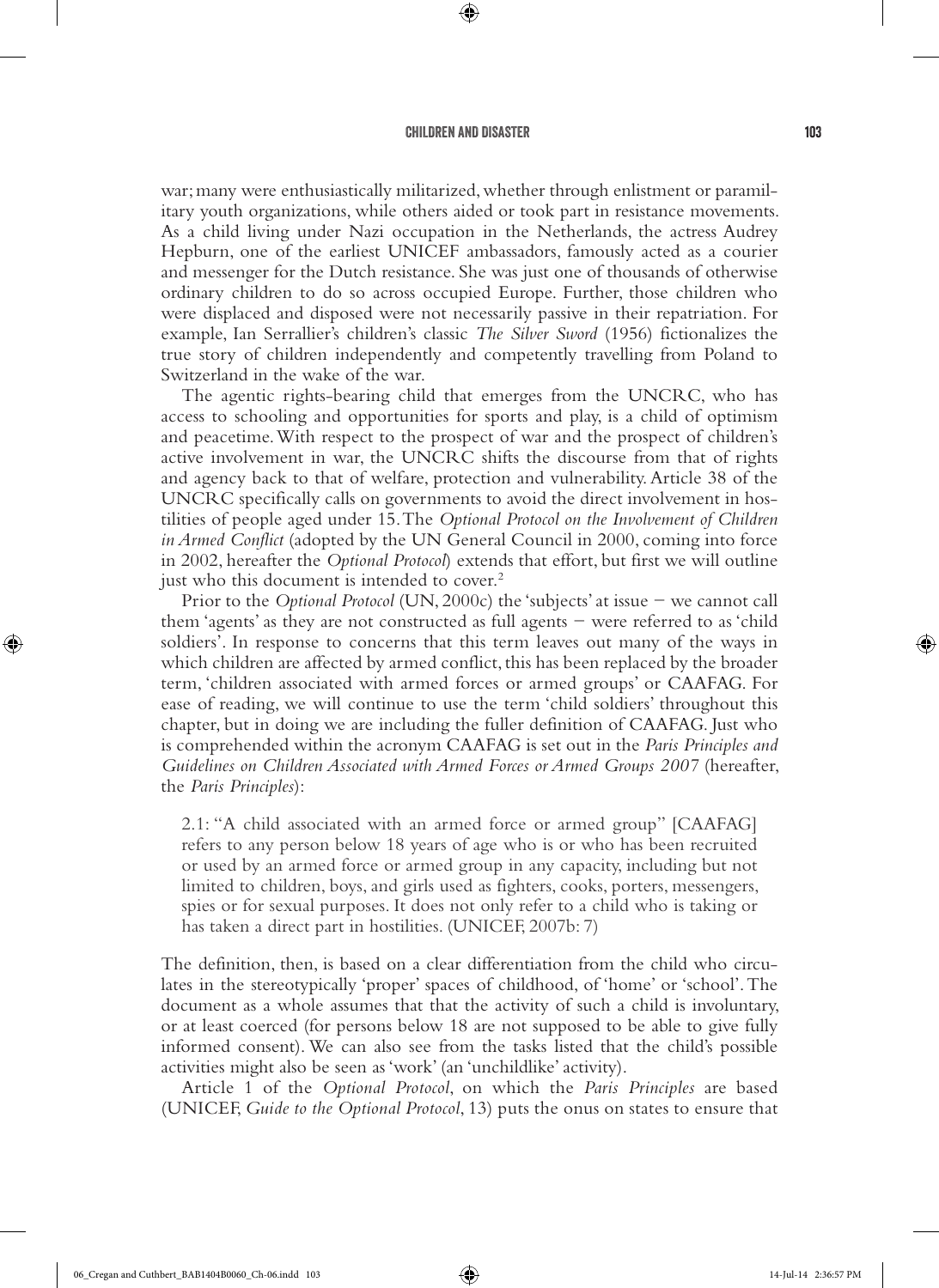⊕

those under 18 are not sent into active service, and that they are not recruited for or used in armed conflict by non-government militia. This proscription is very much based on a notion of children as vulnerable and subject to coercion. Article 2 goes on to affirm that there shall be no compulsory recruitment (conscription) of those under 18. However, by setting the minimum age for recruitment at 15, Article 3 allows countries such as the USA, the UK and Australia (and others) to retain the ability to enlist young volunteer recruits with parental/guardian consent, as long as they are not deployed in active warfare. Article 4 sets out the inequality between State and non-State militia, as the latter are not to recruit (compulsorily or voluntarily) anyone under 18. The intent and import of the document, then, is very much an extension of the protective elements of the UNCRC.

The implementation of the *Optional Protocol* therefore has a number of possible effects for children. The use of children over 16 in regular forces is largely uncontentious and those states that want to retain the right to enlist these 'children' are prepared to keep them out of active service. But what of child soldiers, who are allied with armed forces within conflict zones, as defined in the *Paris Principles* and in contravention of the *Optional Protocol*? Children in war are part of a much more intensive interest, particularly from those in agencies either required or committed to uphold the *Optional Protocol* in their delivery of aid. In turning to discuss the ways in which child soldiers are dealt with on the ground, most often by aid agencies or researchers working with them, we will see that the assumptions of the UNCRC and the *Optional Protocol* are not so easily mapped onto children's lived experiences.

## 'Aiding' Child Soldiers

The vast majority of the literature that deals with child soldiers is retrospective. Research is based on the provision of aid to, or the re-conceptualizing of, children, male and female, who have returned from experiencing life in an armed militia in one or more possible roles, and is reliant on memory and the post-war narration of experiences. Such children might have been active fighters, or might have taken on support roles (cooking, acting as bearers). They might also have been used as sex-slaves. Just what roles they played – active or supportive – features large in the demographic data collected by most researchers, particularly those interested in the children's ongoing mental health.

Second, the focus is almost exclusively on children in developing or underdeveloped countries (Betancourt et al., 2011; Mæland, 2010; Brett and Specht, 2004). Where child soldiers form a part of a regular military force, particularly in developed countries, under-18s do not attract the same kind of concerned research. This is perhaps because, in line with compliance with the *Optional Protocol*, youth recruits in developed countries are not deployed on active service; but, as Lee-Koo (2001) argues, it is also because their military service is much more likely to be constructed as a path to productive citizenship. It is the child soldiers in developing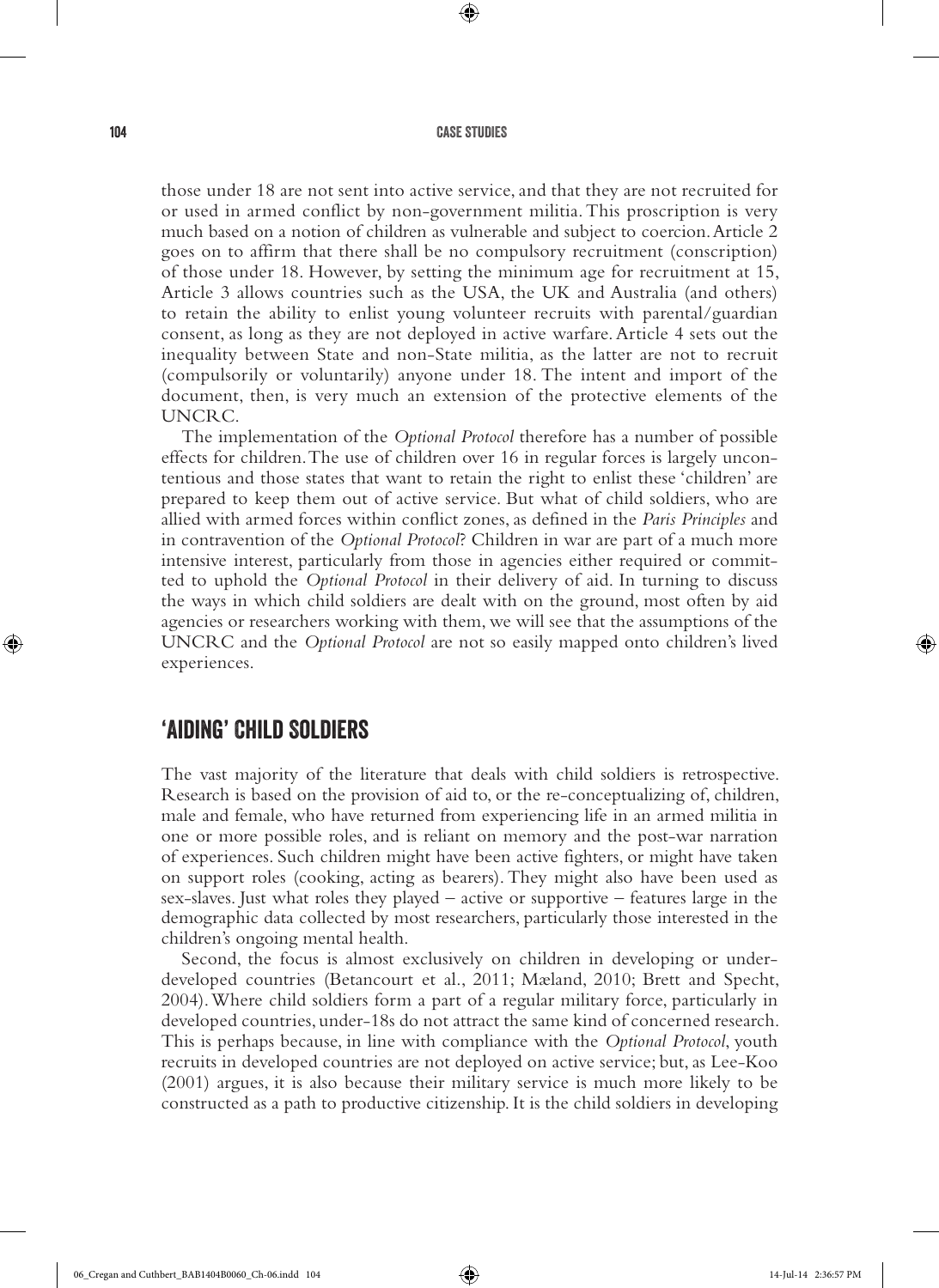⊕

and under-developed countries who attract the most concern and condemnation, and who are constructed as either abused or demonically 'unchildlike'.

Third, as noted, much of the research on child soldiers is aimed at, or is a part of, efforts to deliver aid to war-affected areas. Much research is therefore explicitly allied with the preconceptions and the aims of the bodies delivering the aid. There are many aid initiatives aimed at preventing children from becoming 'victims' of war; but aid generally comes with conditions attached concerning who may receive it and how it may be deployed. Accordingly, what is researched is, to some extent, dependent on how aid is delivered. The major donors and/or aid providers to waraffected countries are from international agencies, many either under the auspices of the UN or who are committed to the UN's policies. The assumptions of what it is to be a child soldier and how best to 'aid' children post-conflict are therefore likely to be based in the UNCRC's conceptualization of the child.

There are three stages that are of interest to such agencies: the children before they became soldiers, their experiences during armed conflict (as monitored after the fact) and their lives after demobilization. Each of these stages can be dealt with from the theoretical perspective of the 'becoming' or the 'being' child. In the first stage, the child may be seen as the standard developmental child, bucolically innocent; or, as a proto-agent living in (overwhelmingly) impoverished circumstances that regularly lead to civil unrest in under-developed countries. In the bulk of the literature on child soldiers these are the assumed states prior to entry into armed conflict. In the second stage, while at war, the 'becoming' child is generally characterized as abused and forced into committing atrocities, vulnerable and malleable in the hands of malevolent adults/leaders. More rarely, there is an acknowledgement that children at war are also 'being', that is, agents able to take up arms for a cause that they see as offering the possibility of change.

In the third stage, after returning from the battlefields, the 'becoming' child is seen as needing to be reintegrated into a community and society that will 'cherish' and care for them as they continue their interrupted progression from child to adult. This approach almost always implies that the child is re-childed. Attempts at re-childing a 'being' child can lead to frustrated and disempowered individuals (see Chapter 5). Such efforts at re-childing may also lead to re-radicalization if the basic socio-economic and political circumstances have not changed (McMullin, 2011). McMullin argues that the shaping of the 'child soldier' according to the terms of the UNCRC and the *Paris Principles*, with its concentration on reintegration, ironically often makes nothing better and sometimes even worsens conditions for the child.

## Victims in Need of Treatment

The main way of responding to the perceived post-conflict needs of child soldiers directly reflects the treatment of adult returnees from most modern wars, particularly those that have attracted UN intervention: that is, disarmament, demobilization and reintegration (DDR). In the DDR of children returning from armed conflict, youth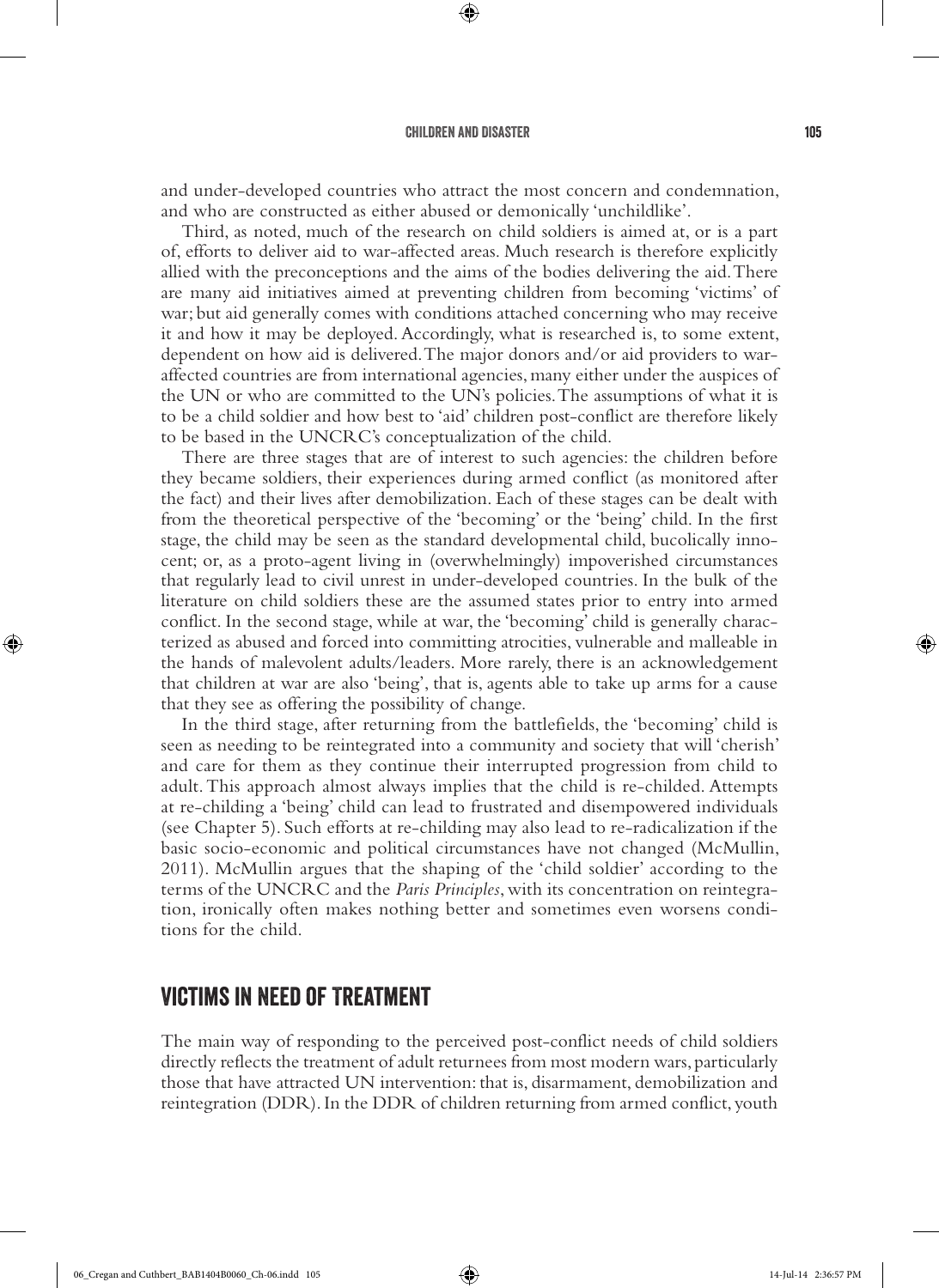⊕

are demobilized to temporary holding camps once disarmed, and then attempts are made to reintegrate them into communities. Much of the psychologically premised research has been carried out at the point of reintegration. This is the site of the child soldier as a 'victim in need of treatment'.

There is a strong sense of child soldiers requiring medical 'treatment' − whether from psychologists, psychiatrists or physicians. For example, there is a lot of concern to monitor the mental health of returned child soldiers, on the assumption that they are likely to be suffering from PTSD. This is most obvious in the cluster of psychological studies on child soldiers in a number of countries of Africa. One of the bestknown researchers and commentators in this field is Therese Betancourt, who along with her co-authors has conducted widely cited, longitudinal studies of former child soldiers in Sierra Leone and Northern Uganda. Conducted in collaboration with community groups and aid agencies, Betancourt et al. (2010a, 2010b, 2011, 2012) are concerned to trace the levels of PTSD and other mental health problems amongst returned child soldiers, the levels of reintegration into their communities and to follow returned child soldiers' development into adulthood. Betancourt et al. argue that the effects of experiences of witnessing or perpetrating 'intense physical violence' (2010a: 1078) become more obvious over time along with the long-term effects of reintegration (or lack thereof), and that what appears to be unproblematic or at least not obviously problematic in (late) childhood leads to mental health issues in adulthood. Betancourt and her colleagues are openly concerned to treat the 'becoming' child, who has been 'deprived of their rights to the care and protection of their families, and denied education and other developmental opportunities' (Betancourt et al., 2010a: 1078).

For each of their studies Betancourt et al. (2010a, 2011) drew on large pools of male and female subjects from communities in refugee camps, comparing the mental health indicators of returned child soldiers with their peers who remained in communities during the wars, cross-correlating the data for gender differences. Collecting and reporting their data at intervals, they variously observed that how well returned child soldiers are accepted by their communities is a determinant for their mental health outcomes (2010a, 2011, 2012); the effects of gender on community acceptance and reintegration, and on resilience (2011); and the efficacy of different treatment protocols for boys and girls (2011, 2012).

Their findings are that the female child soldiers in their cohort had less access to schooling, citing education as a high indicator for reintegration and confidence (see also Angucia et al., 2010), and are stigmatized as having been sex-slaves. Boys were more likely to have been active combatants (42 per cent vs. 28 per cent) but each gender was just as likely to have been exposed to or to have perpetrated violence; girls were likely to be more anxious and aggressive than their non-child soldier peers. The boys who were raped (5 per cent) were shown to suffer more psychological effects in the long term than the girls (44 per cent), who suffered but were not completely debilitated (2011). The longitudinal nature of Betancourt et al.'s studies provides support for later findings about resilience and adaptation amongst returnees, with girls being more stigmatized and more likely to suffer depression immediately after repatriation (2010b), but more resilient and better at coping in the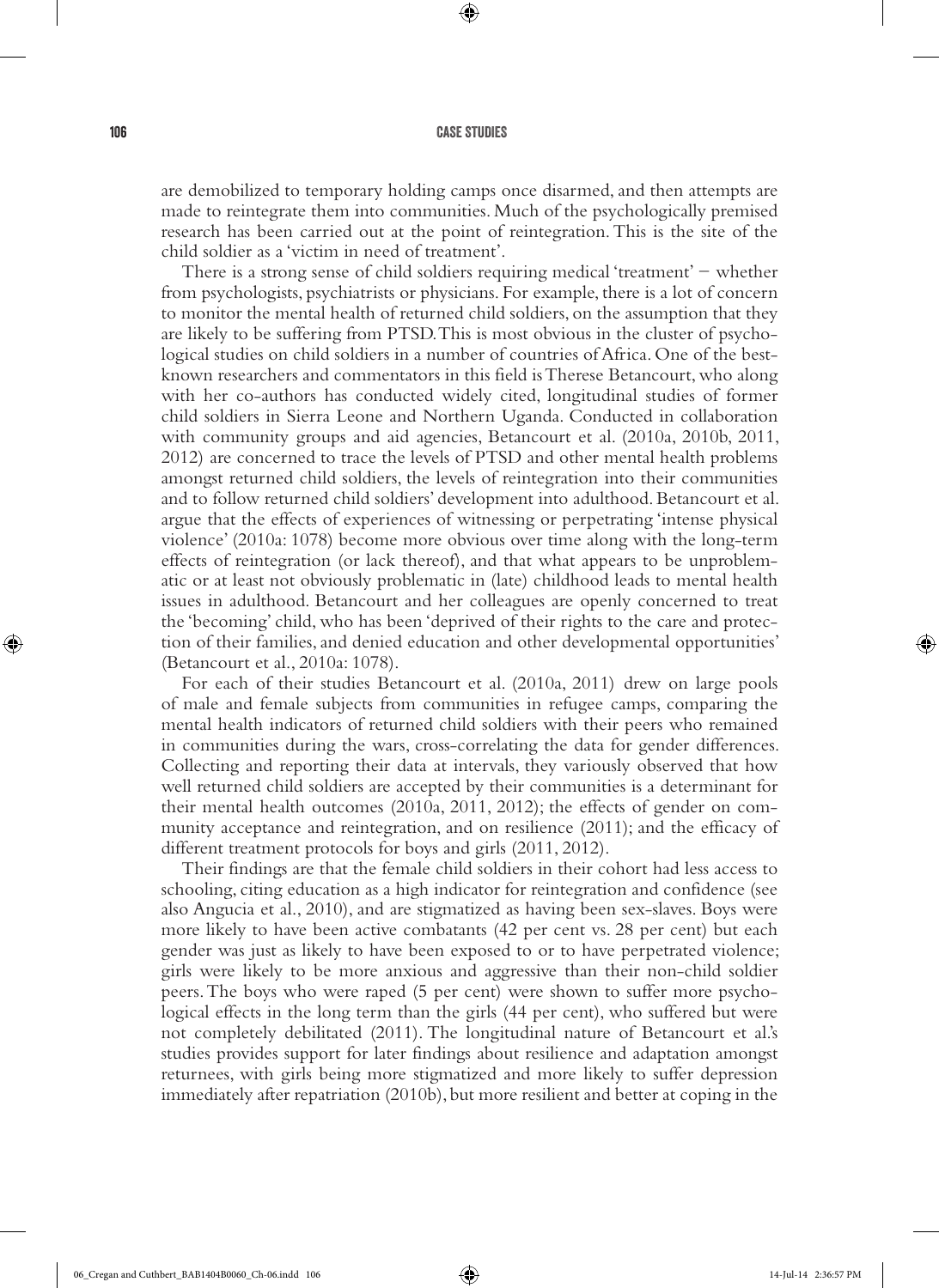⊕

long term, returning to culturally accepted gender behaviours such as 'being kind' to regain a degree of acceptance (see also Jordans et al., 2012).

Relatedly, Annan et al. (2009), in their qualitative study of male returned child soldiers in Northern Uganda, find a polarization on the basis of resilience, between child soldiers who continue to be 'lost' to their communities and those who reintegrated. They argue that the deciding factor appears to have been the level of acceptance they achieved, that is, not facing discrimination from their (displaced and encamped) family and friends. Klasen et al.'s (2010) early intervention study of 'positive adaptation' amongst Ugandan former child soldiers found that of the 30 per cent in their sample who were found to be resilient, gender was not a factor but socio-economic status was (with higher status producing greater resilience). In their comparative study of nearly 600 male and female returned child soldiers and their non-militarized peers in Burundi, Jordans et al. (2012) report that 69.4 per cent of the child soldiers joined voluntarily.

All the above studies are intertwined with the deployment of aid at the final point of DDR (reintegration) and are concerned with psychological treatment and/or psychologically informed education. Other approaches to the child soldier as 'victim in need of treatment' are more concerned with the physical after-effects of having been a child soldier. A member of the Save the Children Fund (Uppard, 2003) characterizes returned female child soldiers in Sri Lanka very much as vulnerable innocents, but is concerned to address their physical health. Female child soldiers, many of whom have been sex-slaves, are likely to have acquired STIs; to have long-lasting physical effects (sterility) if not treated; to be branded as 'whores', socially excluded and ignored in statistics.

How well do these approaches, all clearly premised on developmentalist assumptions, stand up to scrutiny? The lack of efficacy of the education programmes for girls reported in several studies is unsurprising, particularly if schooling is experienced as a form of 're-childing' by someone who has achieved agency. The reported raised levels of aggression and anxiety in these studies (Betancourt et al., 2011) not only show that child soldiers do not have an easy time adapting to expectations of their communities but imply that returning to limited agency after chaotic and abusive, but nevertheless agentic, experiences is in some ways a poorly thought-through approach. Further, Angucia et al.'s reporting of the input of adults in directing the returnees to return to education suggests a similar dynamic to the CHH in Chapter 5. We saw there that when youth have had experience with responsibility it is harder for them to return to former familial dynamics of subordination.

It may be that the girls' greater resilience to sexual abuse (Betancourt et al., 2011) has something to do with the gender expectations of their habitus; that it is, sadly, with a recognized possibility that they are open to sexual abuse within their gender habitus (whereas boys are not). Further, the reporting of higher rates of 'depression' amongst girls who have been used as sex-slaves (Jordans et al., 2012) may have as much to do with the temporal proximity of the study to demobilization and factors such as re-childing, given the reported resilience in long-term studies (Betancourt et al., 2011). Indeed, resilience in general may also be related to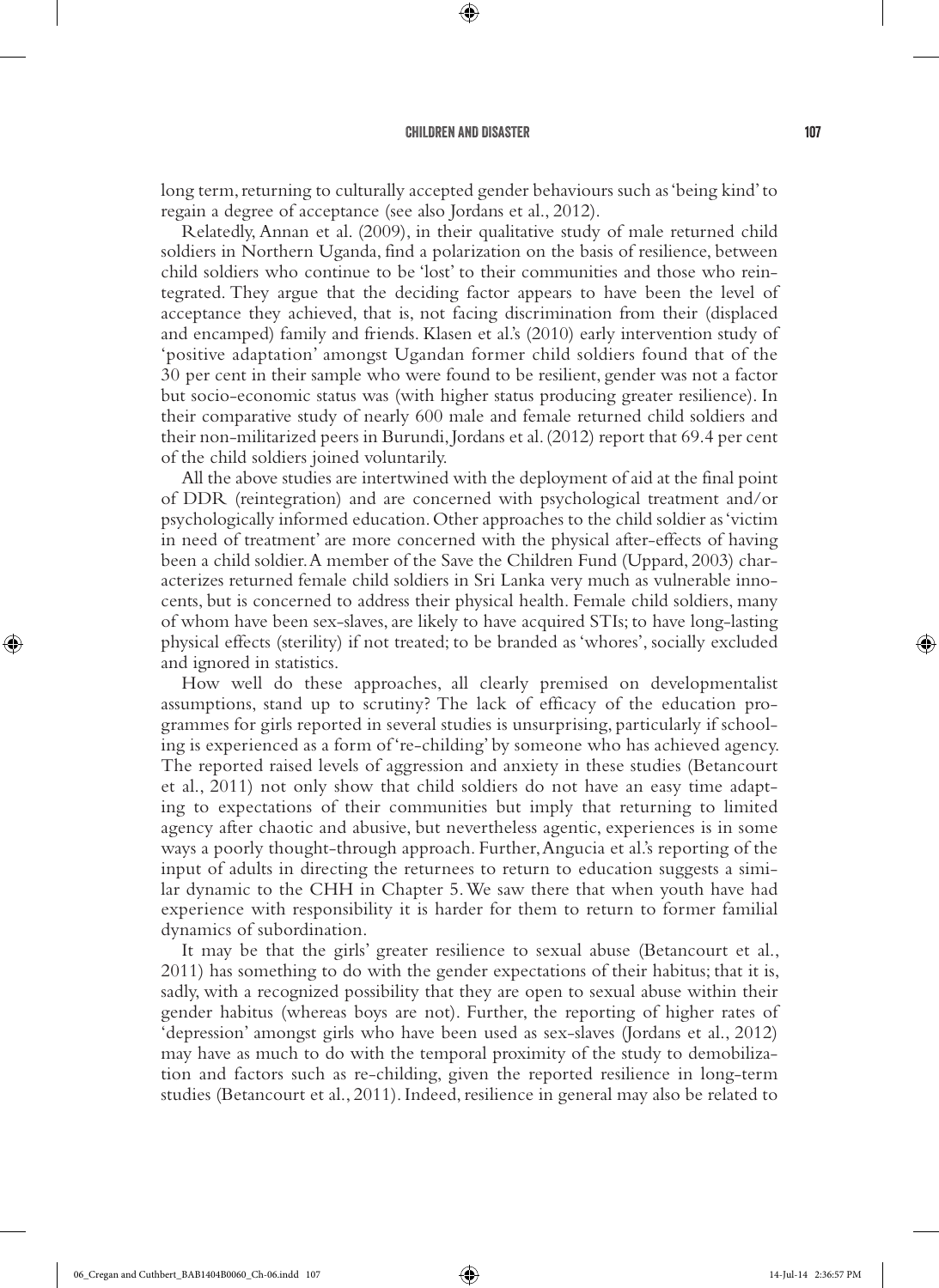⊕

the individual's capacity to recover rather than a given developmental stage being crucial to future health, much as there have been adult returnees from many wars who have been resilient and coped perfectly well in later life and others who have been comprehensively destroyed (BWHO, 2012).

There are also instances where outcomes are reported that are clearly undermined by the data. For example, Jordans et al. (2012) claim that their interviewees are not 'really' volunteer recruits, at the same time as they document explanations given by child soldiers for joining militia (vengeance, ideology, prestige, fear, material benefit, peer pressure, social exclusion) that speak of rational decisionmaking, not all of which can be interpreted as coercive. Annan et al.'s study (2009), incidentally, supports McMullin's (2011) contention that children have reasons for deciding to join militia that lie in pre-existing socio-political circumstances, including unsupportive family relationships, lack of employment and lack of education, to which many of their interviewee child soldiers were returning. Hamnett (2008) also discusses the wider circumstances behind children becoming soldiers: poverty, lack of opportunities of all kinds, war and disease. The delivery of aid that is based on education and skills-training intended to prepare returnees for work often fails to recognize that there is no work to which those skills can be applied and there is little recognition of these young people as 'agents in their own right'.

## Agents in Their Own Right

The discussion of children's reasons for taking part in armed conflict, as reformulated to recast them as victims, disempowers them in a way that is patronizing (Jordans et al., 2012). Yet there is implicit recognition within the *Optional Protocol* that young people below the age of 18 may consciously choose to join a state's armed force, often as a means to waged and subsidized education and training (Lee-Koo, 2011); it seems illogical that all child soldiers in non-state militia are then necessarily victims, as is often portrayed in the literature on child soldiers. The construction of children as 'a distinctive type of human being' in the UNCRC is challenged by the lived experiences of such child soldiers, for just as a proportion are brutally forced to become soldiers, others are conscious volunteers (Bhabha, 2006: 1532).

At the same time, as children's reasons for becoming soldiers might have been strategic and based in socio-economic conditions affecting both them and their non-militia peers, they may be demobilized into 'a range of structural and often pre-existing challenges that may even be among the roots of war, such as social inequality and chronic poverty, [that] can account for ongoing psychological distress in its aftermath' (Vindevogel et al., 2013: 757). International DDR aid that does not extend beyond an immediate period of resettlement is unlikely 'to mend the war-affected surroundings at all socio-ecological levels' (ibid.: 763). It is therefore also reasonable on the part of communities to be cautious in reintegrating former child soldiers, for once it is accepted that they are not just 'misguided

⊕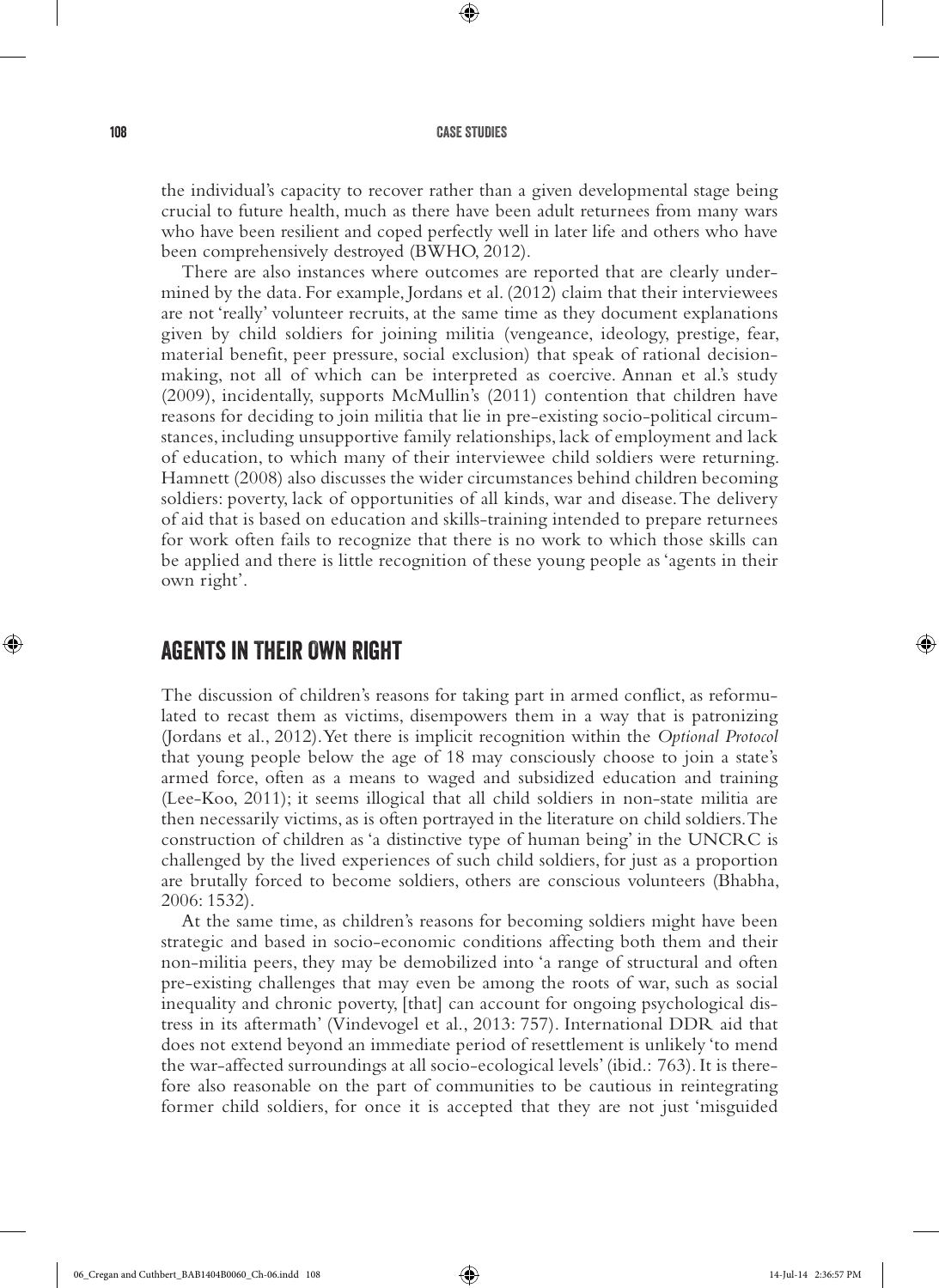⊕

children' but politically conscious agents, it is clear that their path to returning to a non-militarized life is more than a matter of 're-childing' the child.

There is also a problem in making clear distinctions between the *Paris Principles*' definition of the child soldier and children living (and acting) in sites of conflict. As Pedersen and Sommerfelt (2007) argue, there are many conflicts in which children may be involved where it is difficult to delineate easily between those affected and those participating. Children in armed gangs in Brazil, for example (though one could as easily give examples from Guatemala or the USA), are exposed to war-like violence. Pedersen and Sommerfelt argue that 'one should focus on armed conflicts that are organized in a war-like fashion, regardless of whether or not the conflict is formally regarded as war' in order to frame the 'social indicators' of child soldiers (2007: 255). Indeed, there is evidence from anthropological research that in such circumstances it is possible that child soldiers are 'socialized' into violence. For example, in Bosnia during the break-up of the former-Yugoslavia, children were observed 'playing war' and were not discouraged by adults from doing so; such war-like play became a normalized part of their lives (Korbin, 2003). Further, it is clear that some child soldiers join armed militia as committed agents and retain that agency and commitment into adulthood (Kanagaratnam et al., 2005).

More critical of under-examined assumptions in the developmentalist (psychological) literature, Shepler's (2005) ethnographic study of former child soldiers in Sierra Leone and their parents, teachers and community leaders, reveals how strategically each group manipulates the UNCRC view of child soldiers as 'innocent' and 'apolitical'. Returnees, many of whom were already active social and economic agents before they became fighters, recognize what is expected from the variety of audiences they encounter and put on the appropriate social mask of 'non-agency' to get what they desire (aid funds, education, reintegration, forgiveness, acceptance), while still speaking about their experiences in terms of their agency amongst their fellow former soldiers (Shepler, 2005: 199–200). In a complementary manner, the local adults sensitized to the discourse of the UNCRC appear to consciously, and paradoxically, use the UNCRC to re-infantilize these former soldiers into the space of respect for adults. Shepler describes how techniques 'primarily from the fields of education, psychology and social welfare' (Shepler, 2005: 207) are used along with the discourse of 'human rights' (ibid.: 208) to 'discipline' the agentic and 'being' child soldier back into the community. Thus, 'if we see a former child soldier as only traumatized (though he or she may well *be* traumatized), we miss all the other aspects of his or her reintegration, most importantly the social aspects' (ibid.: 208).

At a broader level, the UNCRC model of the child may contain the seeds of inefficacy for the deployment of aid. In his study of DDR programmes in Angola, Jaremey McMullin (2011) argues that post-conflict attempts at DDR were based on an unhelpful universalizing model of the child that excluded child soldiers and 'rendered them invisible' (2011: 750–2). That is, those who did not fit the model of the vulnerable victim were left at the margins. Further, in implementing DDR and UNCRC-based aid, children of the Global South are contrasted with children of the Global North, and thereby used to police the boundaries of the normative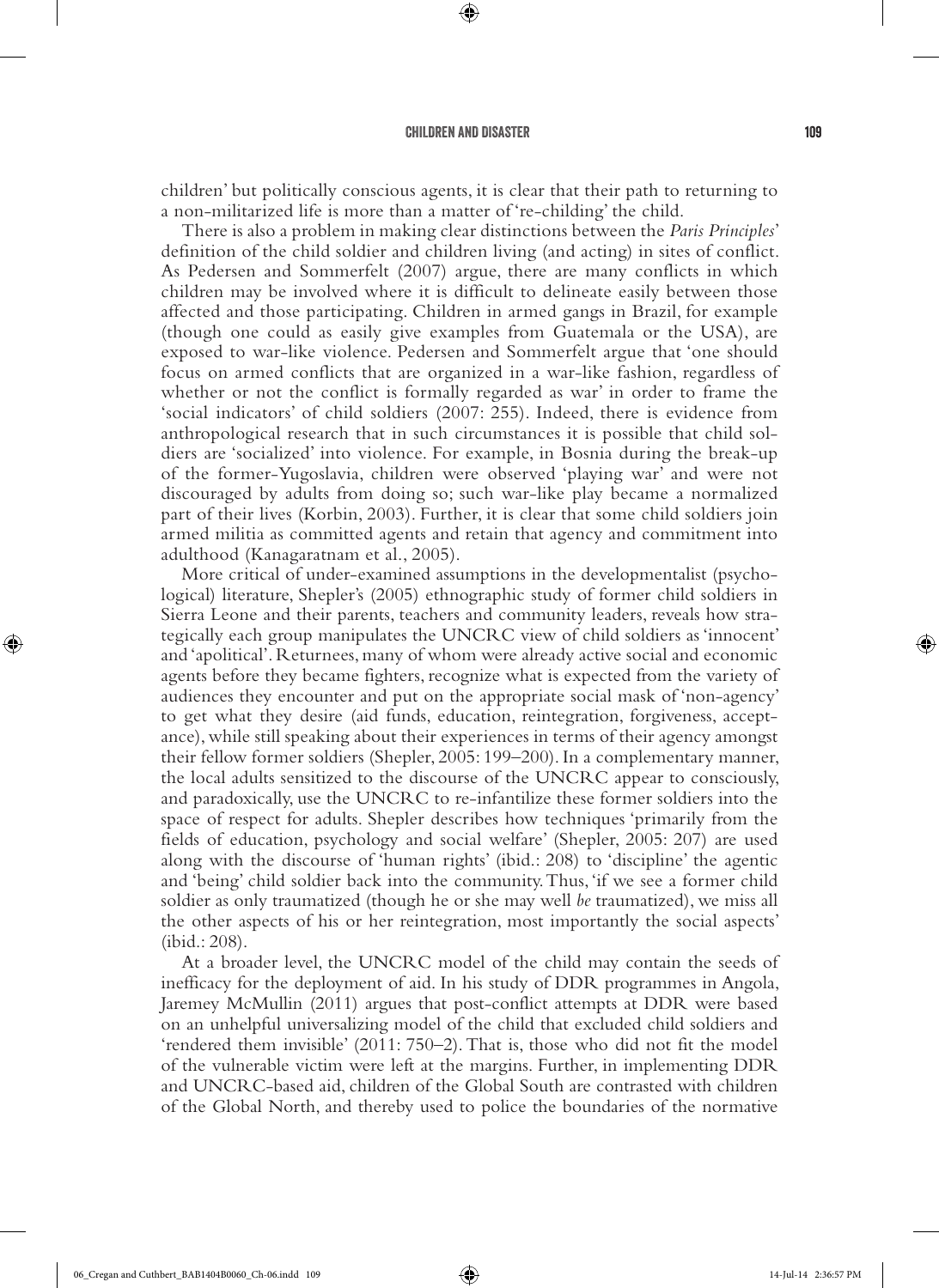⊕

'sacred child' which 'performs a containment function […] that erases discussion of victims and perpetrators across a vertical, international axis and that absolves international states, donors and institutions of obligations to cast child rights in terms of access to better political and economic conditions locally, nationally and globally' (ibid.: 760). In so doing, whole societies, specifically those with high populations of young people which are almost exclusively nations of the Global South, are by extension infantilized and their young constructed 'as dangerous, destabilizing and crippling to development' (ibid.: 760).

Similarly, Lee-Koo (2011) provides an excellent example of the binary juxtaposition of the acceptable Global Northern youth soldier and the unacceptable Global Southern 'barbaric' child monster. Based on close readings of representations of children in the two domains, from the Coalition to Stop the Use of Child Soldiers and the Australian Defence Force (ADF) 'Gap Year' recruitment campaign (for 16–18 year olds), she demonstrates how the Global South's child soldier is constructed as alone, vulnerable and 'out of control' in contrast to the ADF's productive citizen-in-the-making, 'and reinforces pre-existing notions of the global South as a morally defunct zone of tragedy' (Lee-Koo, 2011: 731). Lee-Koo argues that aid agencies aiming to increase humanitarian intervention and to garner support from the Global North rely on a form of imagery that is colonial in flavour, stemming from 'distant powers (including states and transnational organizations) which seek to maintain asymmetrical power relations […] in order to conduct humanitarian operations' (ibid.: 735). The representation of child soldiers of the Global South silences their on-the-ground needs, their range of capacities and the possibility that they are agents motivated by complex socio-political circumstances (ibid.: 740).

In the research we have canvassed in this chapter, it is logical that the 'becoming' child dominates much of the discussion of children in disasters, as these children are the immediate object of international aid that is subject to the provisions of the UNCRC, its related Optional Protocols and other aid-governing documents. Complementing and problematizing the UNCRC view of children who are caught in the wake of war and/or disaster are arguments that deepen our understanding of children as subject to the wider social and political forces (the habitus) into which they have been socialized. This characterization of child soldiers and orphans of disasters more often comes out of discussions in the social and political sciences, which are critical of approaches to assisting children that do not take into account the child's capacity for agency, that do not acknowledge that children are not uniformly 'victims', and in which we encounter again the 'being' child.

#### **NOTES**

- 1 The argument in this paragraph is adapted from a discussion published in Fronek and Cuthbert (2012a).
- 2 There are 129 signatories to this Protocol, and 152 parties. (http://treaties. un.org/, accessed 22 September 2013).

⊕

 $\Leftrightarrow$